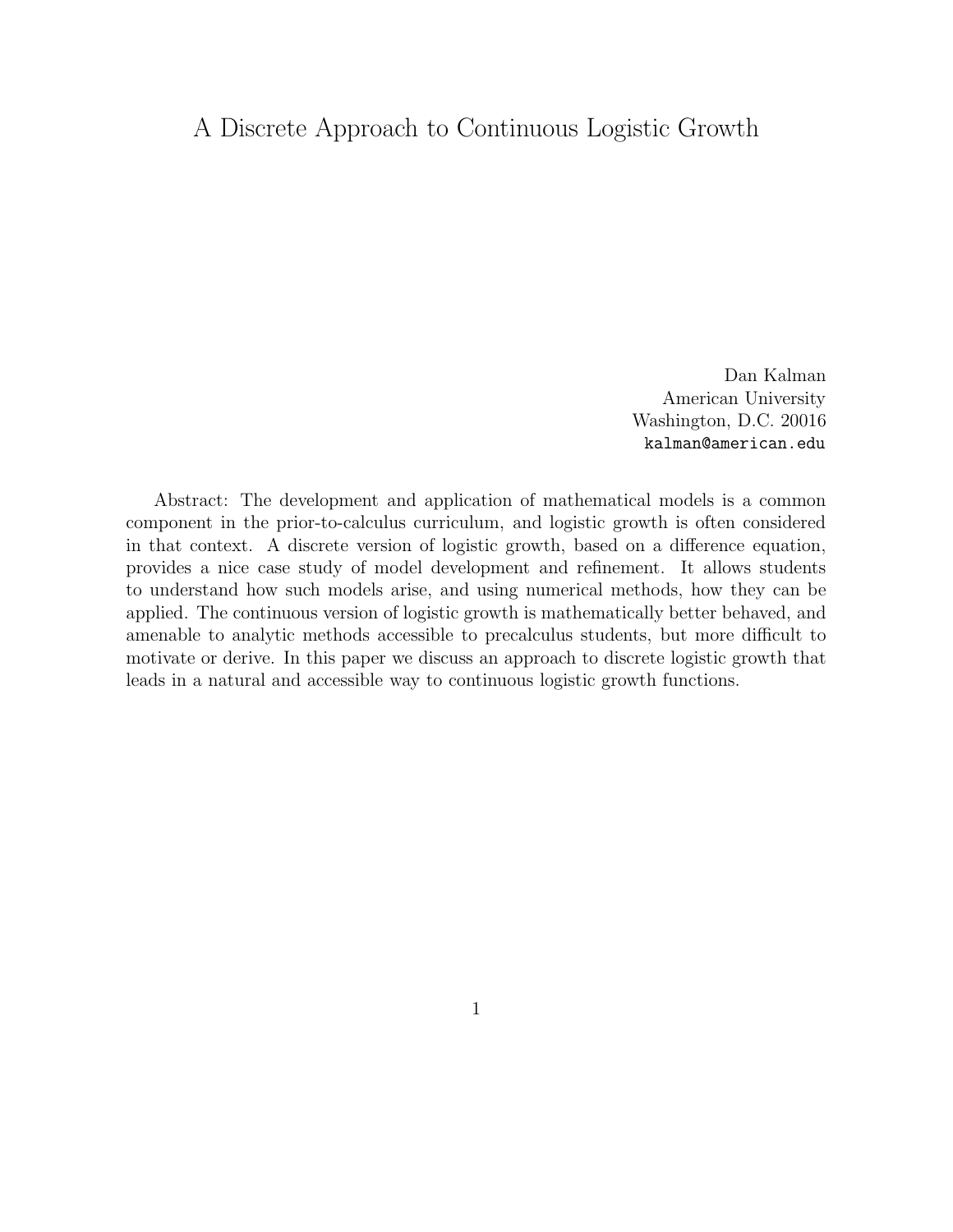The development and application of mathematical models is a common component in the prior-to-calculus curriculum (hereafter simply  $precalculus)$ <sup>1</sup>, and logistic growth is often considered in that context. Conceptually, logistic growth can be understood as a refinement of exponential growth. Whereas exponential growth is unlimited and accelerating, we expect population growth to be limited. This difference is depicted graphically in Figure 1.



Figure 1: Exponential and logistic growth curves.

Both discrete and continuous models for logistic growth appear in textbooks and on-line references. The discrete approach is discussed in [9, 12, 14, 18]. It is typically introduced via a difference equation of the form (or equivalent to)

$$
p_{n+1} = k(L - p_n)p_n,
$$
\n(1)

where  $k$  and  $L$  represent numerical parameters, and  $p_n$  is the size of the population after *n* discrete time periods, say years, months, or reproductive cycles. Starting from an initial population of size  $p_0$ , we may use (1) recursively to compute successive terms of the sequence  $\{p_n\}$ .

The discrete approach has the advantage that it is easily motivated using ideas accessible to a precalculus audience. These models are conveniently explored numerically

<sup>1</sup>We distinguish between the course that immediately precedes calculus, often titled *Precalculus*, and a broader category of classes that precede calculus, such as *College Algebra* and foundational college classes at a similar level. In this paper, the term *precalculus* will have the broader meaning.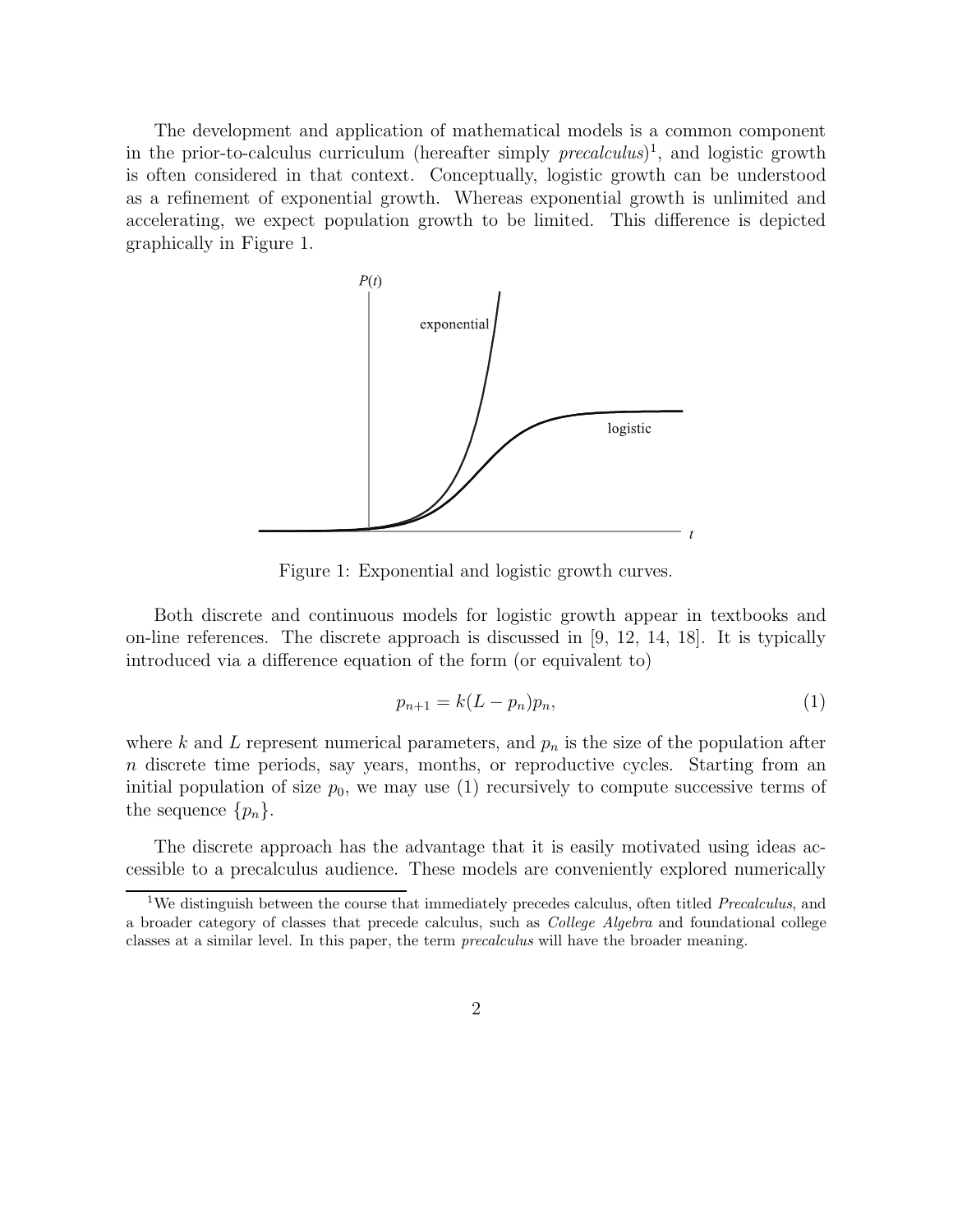with a hand calculator or computer spreadsheet software. And they can produce very attractive and appealing graphs demonstrating the ideas of limited and sustainable growth, quite like the logistic curve in Figure 1.

On the other hand, (1) has the disadvantage that no general formula expresses  $p_n$  as a function of *n*. This restricts the analytic methods students can apply. For example, there is no convenient analytic method to predict values of  $p_n$  for given values of *n*; nor to discover when  $p_n$  achieves or surpasses a specified value. An equation for  $p_n$  as a function of *<sup>n</sup>* is a powerful and familiar tool for analyzing end behavior, and thus showing that *<sup>p</sup>n* approaches an equilibrium. Lacking such an equation makes this task more difficult.

Discrete logistic growth models can also exhibit quite pathological behavior, at least from the perspective of a population model. In fact, it is famous as an example of a simple discrete model with extremely complicated (and sometimes chaotic) dynamics. In such cases, even numerical exploration becomes impractical. For all of these reasons, discrete logistic growth models are an excellent topic for emphasizing how models are formulated, but are not as useful in illustrating the analysis of such models.

In contrast to the discrete case, a continuous logistic growth model predicts the population at time *t* by an explicit function of the form

$$
P(t) = \frac{A}{1 + Bb^t}.\tag{2}
$$

This topic is considered in many precalculus texts, including [5, 7, 9, 13, 19, 23]. When the constants  $A, B$ , and  $b$  are positive, and  $b < 1$ , the graph of such function is a beautiful smooth curve very similar to what appears in Figure 1. There is a unique inflection point about which the graph is symmetric. Using precalculus techniques, students can evaluate  $P(t)$ , solve for *t*, locate asymptotes, and find the unique logistic curve for a specified inflection point and initial value  $P(0)$ . By estimating the inflection point and  $P(0)$  from a graph of data points, it is therefore possible to define an approximating logistic curve.

On the other hand, although these curves arise very naturally in connection with elementary differential equations, they are difficult to motivate for students who have not studied calculus. Typically, (2) is simply proclaimed to be a logistic function, and its properties are presented, with little or no explanation of how this particular family of functions was first formulated. For example, Crauder, Evans, and Noell give a conceptual description of limited population growth, and then state Deriving the formula for logistic growth requires techniques beyond the scope of this text, and we simply state the result. [5, p. 319]. As these observations show, continuous logistic curves offer a rich example of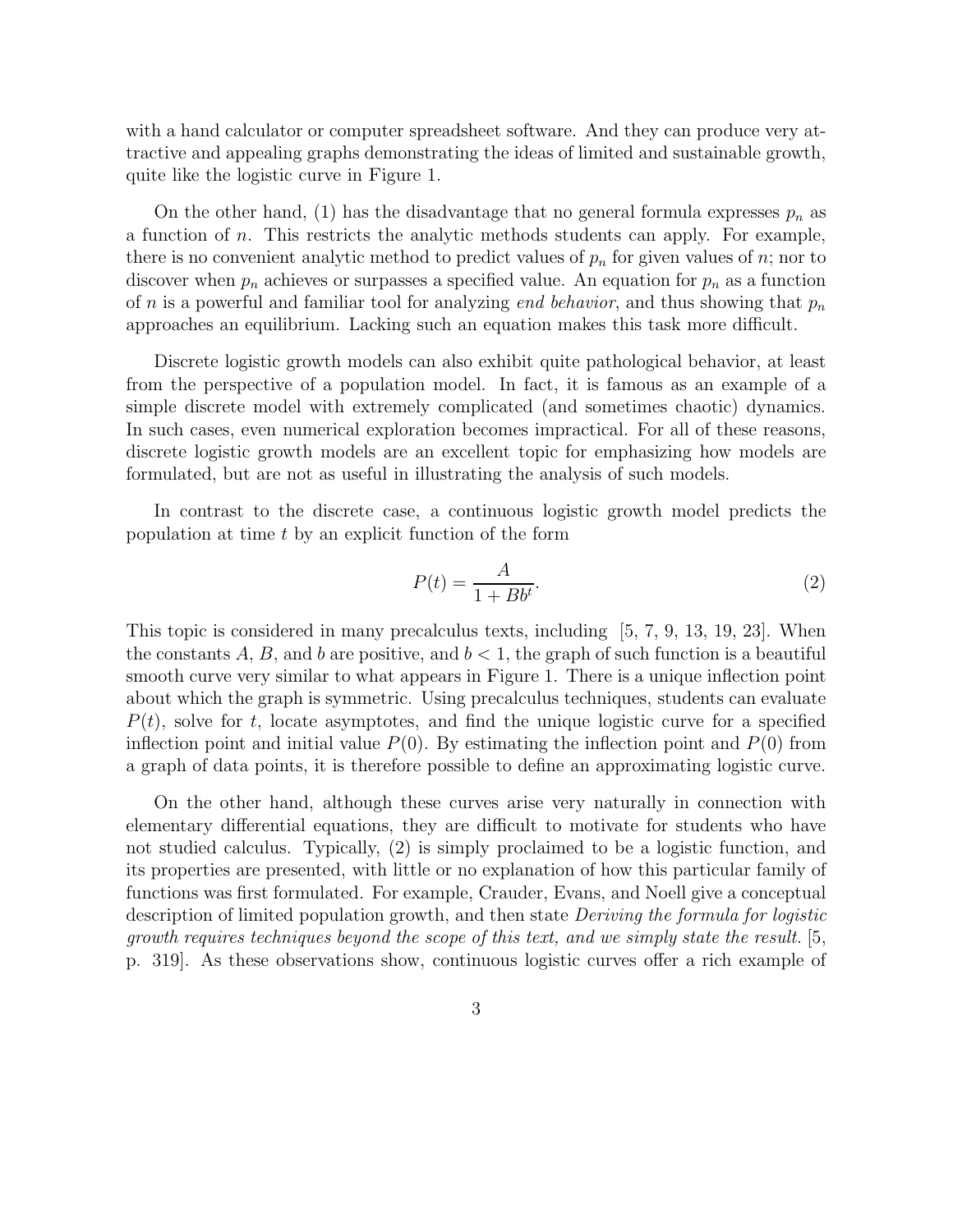how mathematical models can be analyzed, but are not well adapted to illustrating how such models are formulated.

The goal of this paper is to present a connection between discrete and continuous logistic growth models that combines the best pedagogical features of each. This approach uses ideas and methods that are as accessible as those of the discrete version of logistic growth, but lead in a natural way to a refined discrete logistic growth model, and to continuous logistic growth curves. In particular, I will show that the derivation of (2) need not be considered beyond the scope of a text at the level of College Algebra or Precalculus. The development also illustrates an important aspect of modeling: reconsidering simplifying assumptions in light of the results they produce.

Much of what is presented here can be directly adapted for classroom use. But I will also mention some material that would not be suitable for students. This includes a few mathematical morsels that are very close to the main narative thread – too close to pass by without comment – as well as some historical background for the refined discrete logistic model we will consider.

The paper is organized as follows. We proceed next to consider the discrete version of logistic growth in greater detail. We will trace the rationale behind the model, and numerically explore several examples. That will lead to the reconsideration of the model, and adoption of a revised difference equation. The behavior of the revised model will be explored numerically, and an equation for  $p_n$  as a function of  $n$  will be derived. Indeed, we will see that this equation has the exact form of a continuous logistic curve. Finally, we will touch briefly on several interesting connections to other areas of mathematics, and on the history of the revised difference equation.

#### **Discrete Logistic Growth**

In developing a population model, a constant relative growth rate is a natural first assumption. In a discrete model, this rate would represent growth over time intervals of some fixed length. Consider as an example the growth of a population of bacteria. Assuming that a fixed percentage of the population reproduces each hour leads to an equation of the form

$$
p_{n+1} = rp_n \tag{3}
$$

where  $p_n$  is the population at the start of hour *n*, and *r* is a fixed growth factor. Here,<br>each term *n* is multiplied by *r* to produce the next term and we immediately see that each term  $p_n$  is multiplied by  $r$  to produce the next term, and we immediately see that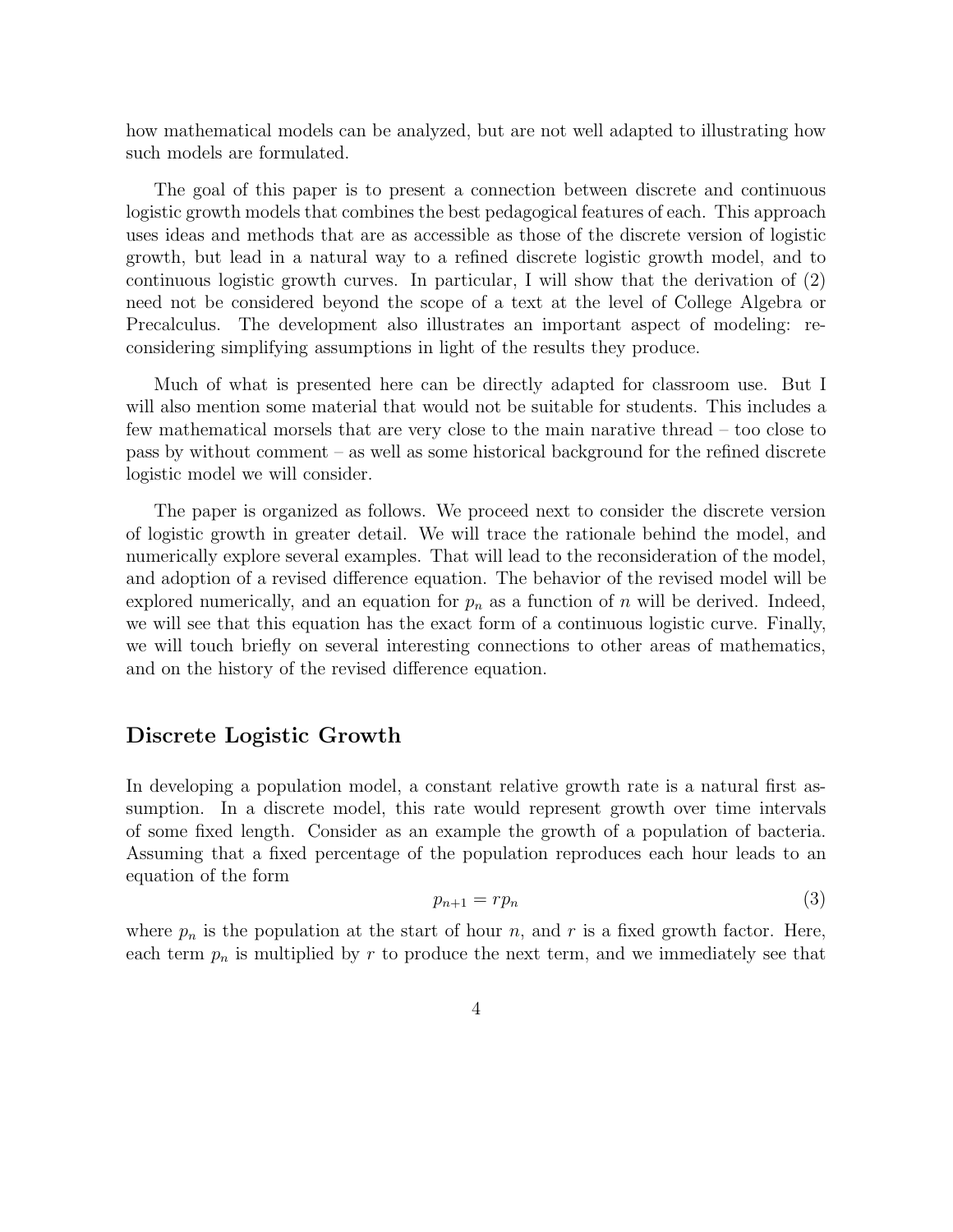the sequence will be

$$
p_0, p_0r, p_0r^2, \cdots.
$$

Thus  $p_n = p_0 r^n$  holds for any natural number *n*. This equation expresses  $p_n$  explicitly as a function of *n*, and is called a solution of the difference equation (3). The factor *r* exceeds unity by the relative growth rate. For example, if the population increases by  $6\%$  each hour then  $r = 1.06$ . In general, with a positive relative growth rate, the solution to (3) is an exponential function with base  $r > 1$ .

Although this population model might be fairly accurate in the short term, we recognize that exponential growth cannot be an accurate long term model. A real population will be limited by environmental factors, and presumably subject to an absolute upper bound. Seeking to refine our model, it is reasonable to make *r* vary with the population size. The difference equation would then be

$$
p_{n+1} = r(p_n)p_n \tag{4}
$$

where the function  $r(p)$  decreases as the population  $p$  increases. From a mathematical standpoint, it is natural to begin an investigation of such models by considering the case of a linear function *r*(*p*).

**Example 1.** Let us look at a specific example. We can formulate an equation for  $r(p)$ by making some simple assumptions about the characteristics of the population. We envision a population that initially grows with very little environmental constraint, a situation that might arise when a few members of a new species are introduced into an environment rich in nutrients and habitable area. Over time the population will increase until it approaches some maximum sustainable size, eventually reaching an equilibrium. At that stable population size, the growth factor should equal one.

Introducing specific numbers, suppose that a population of  $p = 1000$  experiences a growth factor of  $r(1000) = 1.4$ . Assume also that the equilibrium population size is 5000, so that the corresponding growth factor is  $r(5000) = 1$ . The linear function r is thus determined to be

$$
r(p) = 1.5 - .0001p,
$$

and (4) becomes

$$
p_{n+1} = (1.5 - .0001p_n)p_n.
$$

This is an instance of discrete logistic growth. Rewriting the equation as

$$
p_{n+1} = .0001(15000 - p_n)p_n,
$$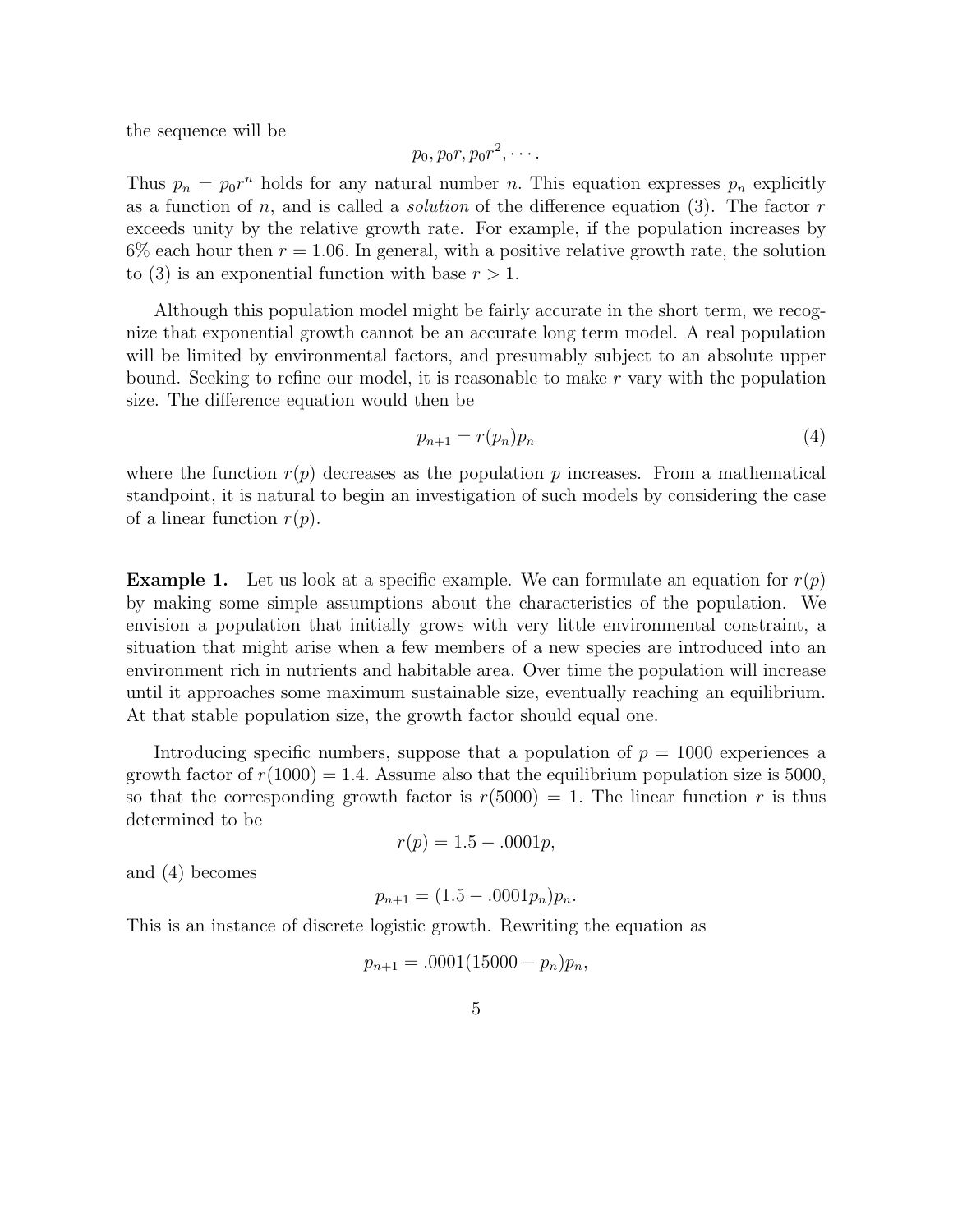we see that it has the same form as (1).

Unlike the case of geometric growth, in general there is no explicit solution to a discrete logistic growth difference equation. That is, we can not express  $p_n$  as a function of *n* using elementary functions. But the behavior of the sequence is readily studied numerically and graphically. Starting with an initial population  $p_0 = 200$ , we apply the difference equation repeatedly to determine several terms of the sequence  $p_n$ . This produces the table and graph shown in Figure 2.



Figure 2: Coordinates and graph for Example 1. The table shows *n* and  $p_n$  values produced by the difference equation. The graph shows the points  $(n, p_n)$ , connected by straight lines for visual emphasis.

This seems to be a very plausible model for limited growth. Initially the population increases rapidly, but then the growth rate declines and the population approaches an equilibrium. Visually, the graph closely resembles a continuous logistic growth curve. Although the development so far has not depended on any actual data, the results are encouraging.

But discrete logistic growth is well known as an example of an apparently simple model with potentially complicated dynamics. Some additional examples will illustrate this point.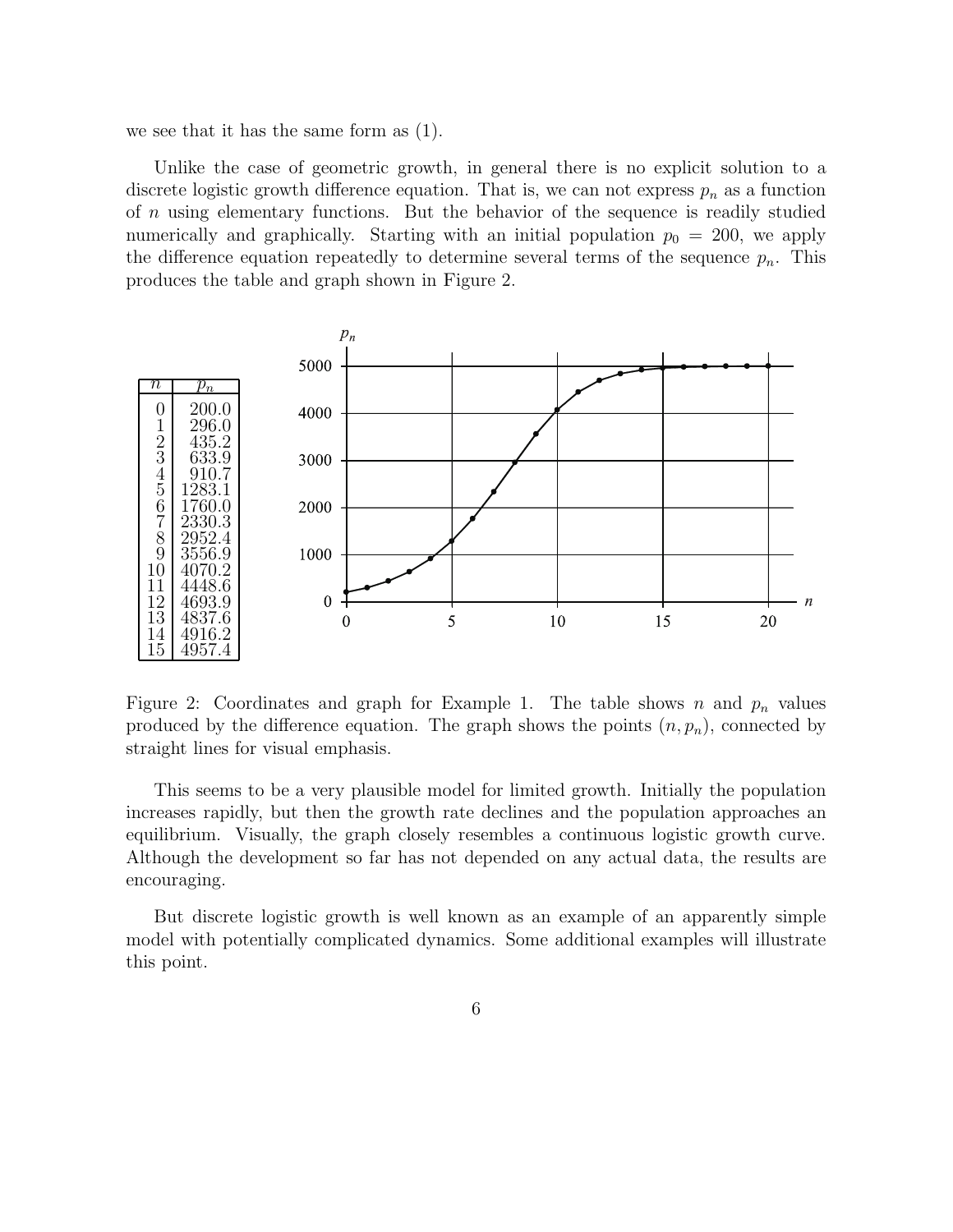**Example 2.** We repeat essentially the same analysis as in Example 1, but with a minor change in the parameters. This time, we suppose that a population of  $p = 1000$ experiences a growth factor of  $r(1000) = 2.7$ , and that the equilibrium population size is 6000. Thus we have two points,  $(p, r) = (1000, 2.7)$  and  $(6000, 1)$ , and find the linear function

$$
r(p) = 3.04 - 0.00034p.
$$

This leads to the difference equation

$$
p_{n+1} = (3.04 - .00034p_n)p_n,
$$

and starting again with an initial population size of 200, we can compute and graph several terms of the sequence. The resulting graph is shown in Figure 3.



Figure 3: Graph for Example 2.

This is not nearly as attractive as the first example. According to this model, the population does not sedately approach an equilibrium, but rather settles into a persistent oscillation between two fixed population sizes. Although the basic form of the difference equation is the same as for Example 1, and the numerical values of the parameters are not so very different, the dynamics of the two examples are completely different.

**Example 3.** Modifying the preceding example again, we define  $r(1000) = 3.1$ , while leaving the equilibrium population size as 6000. Proceeding as before we derive the difference equation

$$
p_{n+1} = (3.52 - .00042p_n)p_n,
$$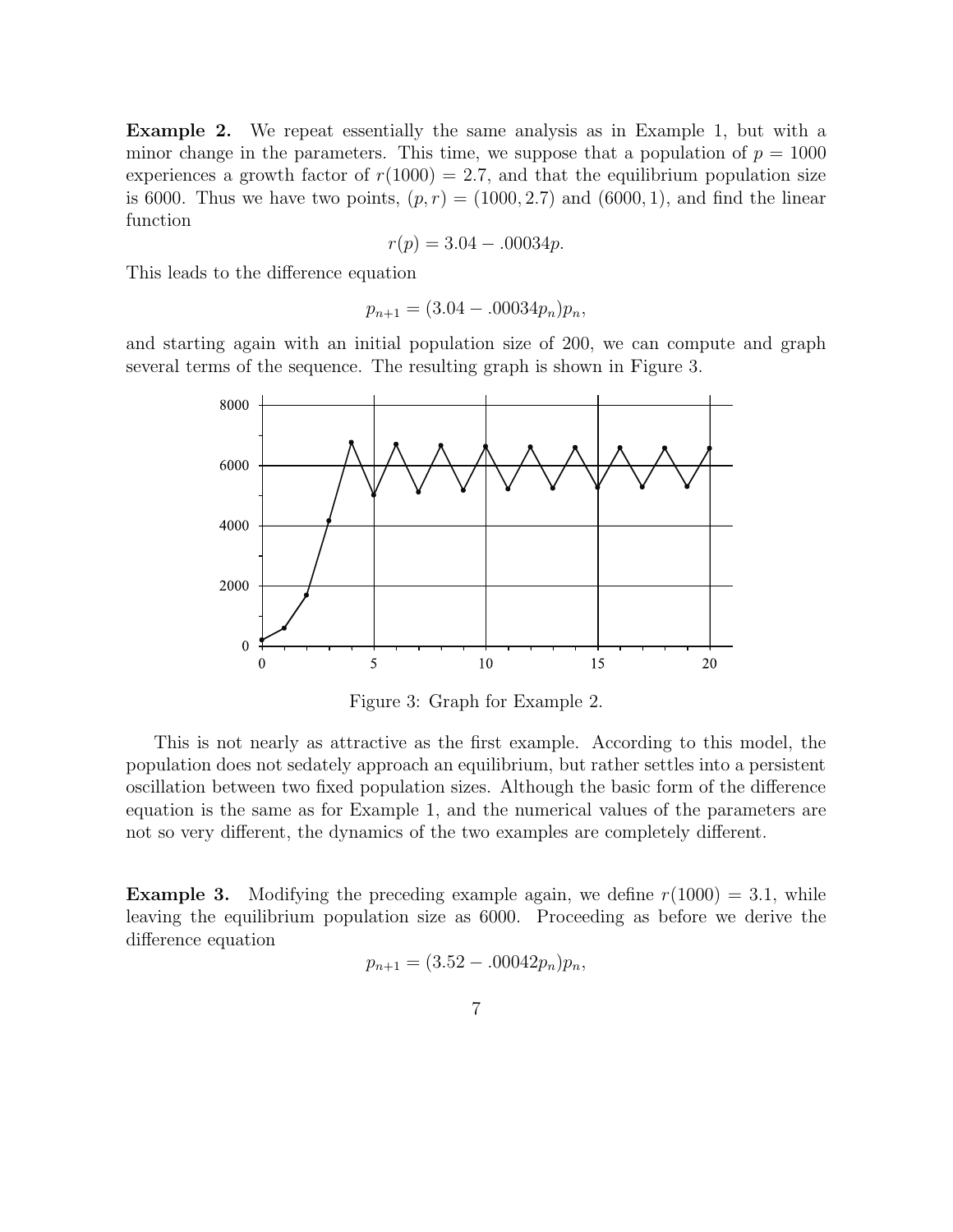and generate the graph shown in Figure 4.



Figure 4: Graph for Example 3.

This version of the model is even more complicated. After an initial rapid growth, the population enters into a cyclic repetition of four distinct values.

**Example 4.** For our final example we take  $r(1000) = 3.4$ , while again leaving the equilibrium population size as 6000. This time the difference equation turns out to be

$$
p_{n+1} = (3.88 - .00048p_n)p_n,
$$

and we obtain the graph shown in Figure 5. Observe that there is no longer a recognizable pattern in the graph. And in fact, this model can be shown to be chaotic.<sup>2</sup>

As these examples show, the discrete logistic growth model exhibits a range of behaviors, depending on the values of the parameters. While it produces a very attractive image of constrained growth in some cases, it can also predict patterns of population growth that are highly unexpected. In a precalculus course emphasizing mathematical modeling, how should we interpret such results?

<sup>&</sup>lt;sup>2</sup>The results of this model are extremely sensitive to roundoff errors, another characteristic of chaos. A spreadsheet was used to produce Figure 5, computing  $p_{n+1}$  as  $k(L - p_n)p_n$  with  $k = .00048$  and  $L = 3.88/k$ . Using instead  $p_{n+1} = (kL - kp_n)p_n$  produced nearly identical results up to about  $n = 65$ , after which the results were completely different.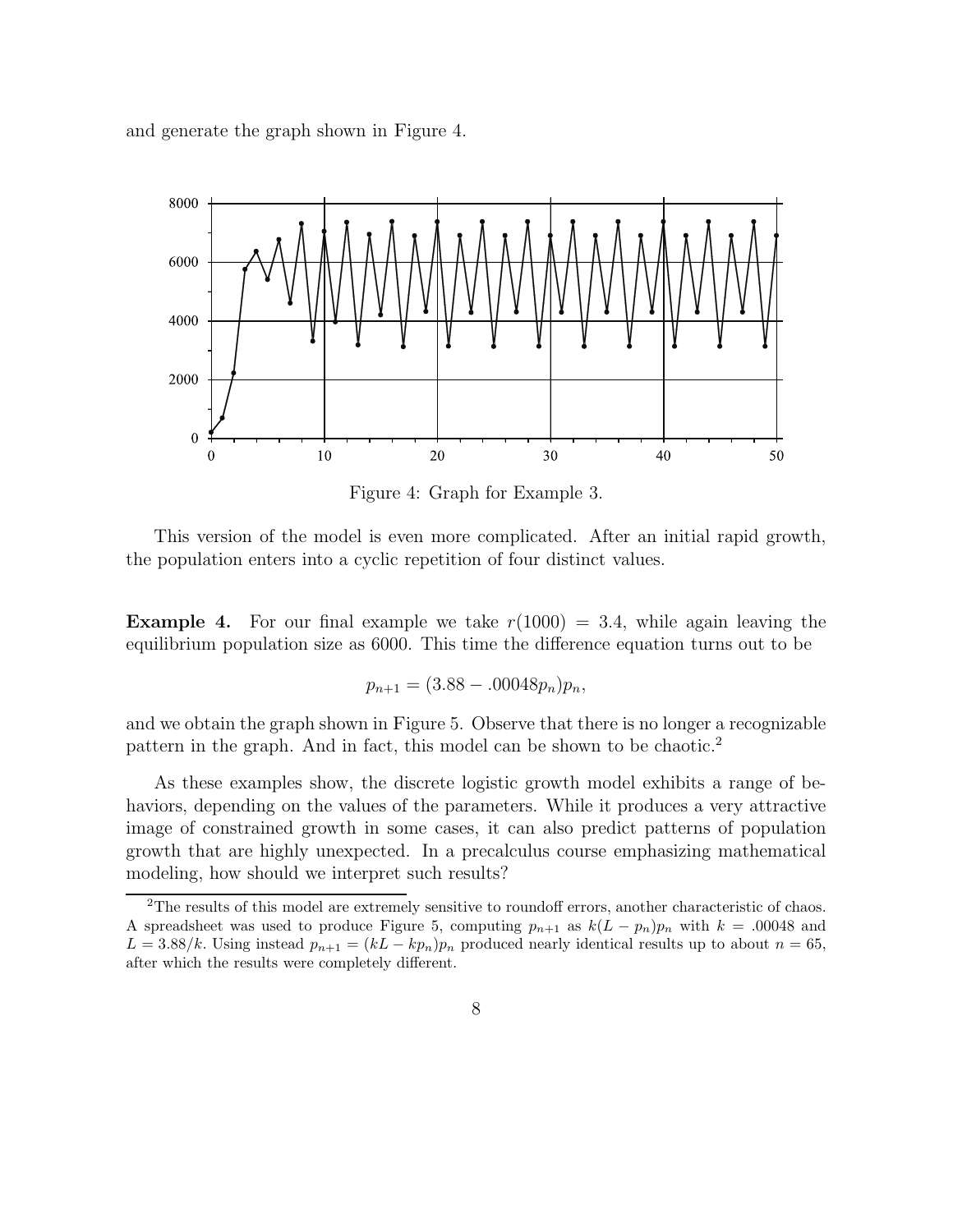

Figure 5: Graph for Example 4.

**Logistic Growth as an Example of Chaotic Dynamics.** I am not sure who first observed the complicated dynamics that can arise in the discrete logistic model. But Robert May certainly contributed to popularizing the situation with his landmark 1976 paper in Nature [16]. As explained in [8], this was during the period when the study of chaos and dynamical systems was emerging as a major new focus of mathematics and mathematical modeling. The May article provides a detailed account of the dynamics of the logistic difference equation, formulated as

$$
X_{t+1} = aX_t(1 - X_t),
$$

and referred to as equation (3). The article also clearly states May's objectives, including what he described as an "evangelical plea" for exposing students to these ideas. At the end of the article, May lamented the way instruction in mathematics and physics was dominated by the study of fundamentally linear problems, cautioning that the

. . . mathematical intuition so developed ill equips the student to confront the bizarre behaviour exhibited by the simplest of discrete nonlinear systems, such as equation  $(3)$ . Yet such nonlinear systems are surely the rule, not the exception, outside the physical sciences.

I would therefore urge that people be introduced to, say, equation (3) early in their mathematical education.  $\ldots$  Such study would greatly enrich the student's intuition about nonlinear systems.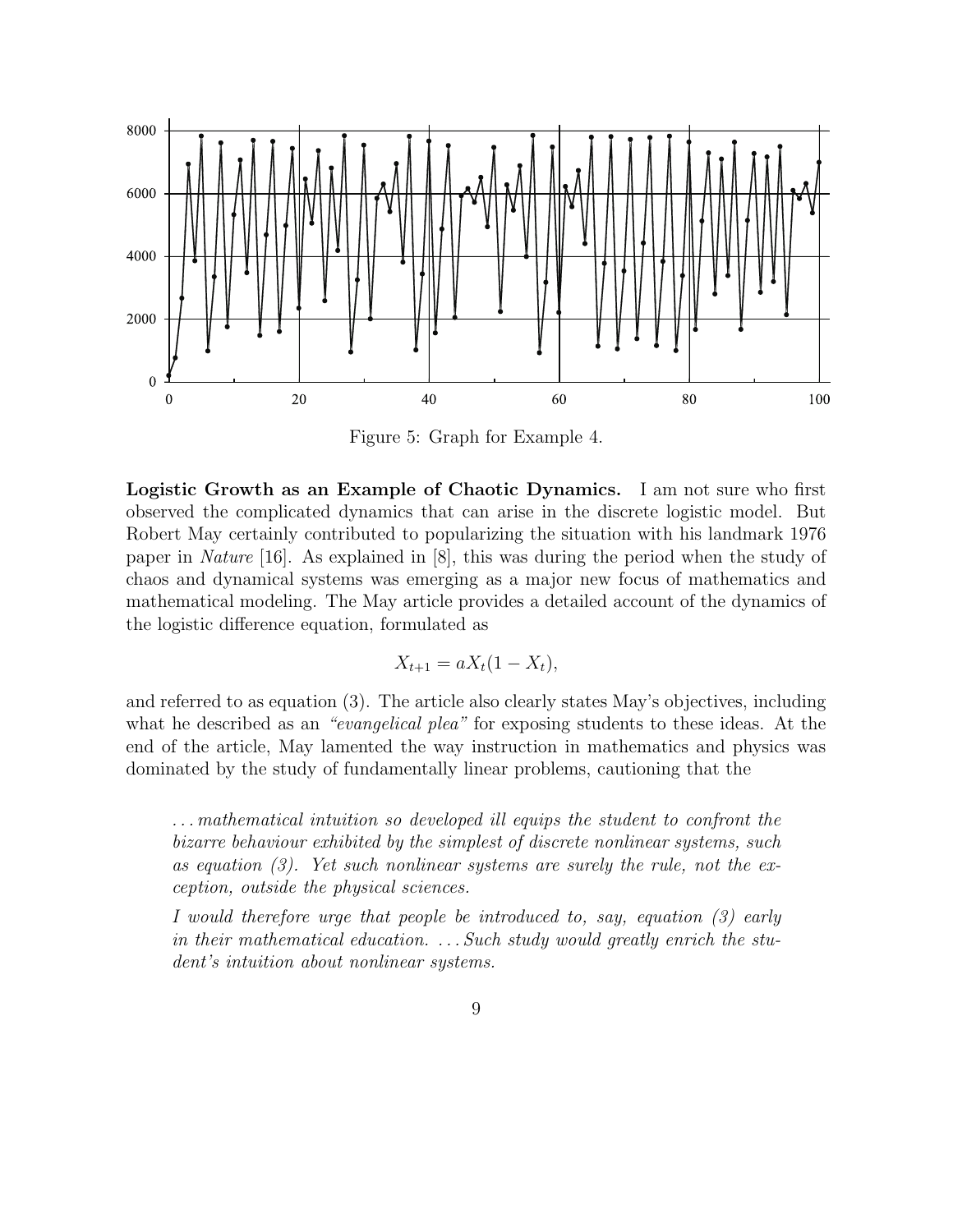Given May's goal of illuminating complicated dynamics that can occur in nonlinear systems, his choice of the discrete logistic difference equation is not surprising. On the other hand, if the goal is to develop a realistic model of population growth, one might reasonably ask whether such behavior is inevitable. In other words, is it a feature of the way populations actually grow, or an artifact of the model? As we now demonstrate, the discrete logistic model includes a highly questionable assumption. Moreover, when we adopt a more plausible alternative assumption, the complicated dynamics disappear.

#### **Revised Discrete Logistic Growth**

The basic premise of the logistic equation is that the relative growth rate *r* of a population should decrease as the population size *p* increases. That is perfectly reasonable. However, we have advanced no justification for modeling the dependence of *r* on *p* as a linear function. Indeed, although a linear model is certainly one of the simplest, there is good reason to question it in this context: it predicts that once a population grows above a critical threshhold, the population size will become negative.

As a specific instance, consider the difference equation for Example 1:

$$
p_{n+1} = .0001(15000 - p_n)p_n.
$$

If somehow the population could reach a value of  $p_n = 16000$  for some *n*, the model predicts the next term to be  $p_{n+1} = -1600$ . For a population model, this is clearly nonsensical.

For this example it can be shown that  $p_n$  can never reach 16000 from an initial population  $p_0$  in the interval  $(0, 15000)$ . But in some other examples, negative populations can arise. Even if the model constrains the population to avoid negative values, assuming a linear equation for  $r(p)$  can still be questioned. Is the constant slope of the linear model reasonable? Might it contribute to the counter-intuitive dynamics observable in the discrete logistic model?

Addressing these issues visually, let us contrast the linear model for *r* with an alternative, as shown in Figure 6. On the left  $r$  is a linear function of  $p$ , decreasing with a constant slope before crossing the *p* axis and assuming negative values. On the right, the graph of  $r$  flattens out as it approaches the  $p$  axis, thus avoiding negative  $r$  values. If we define *r* in that way, what sort of population model would ensue?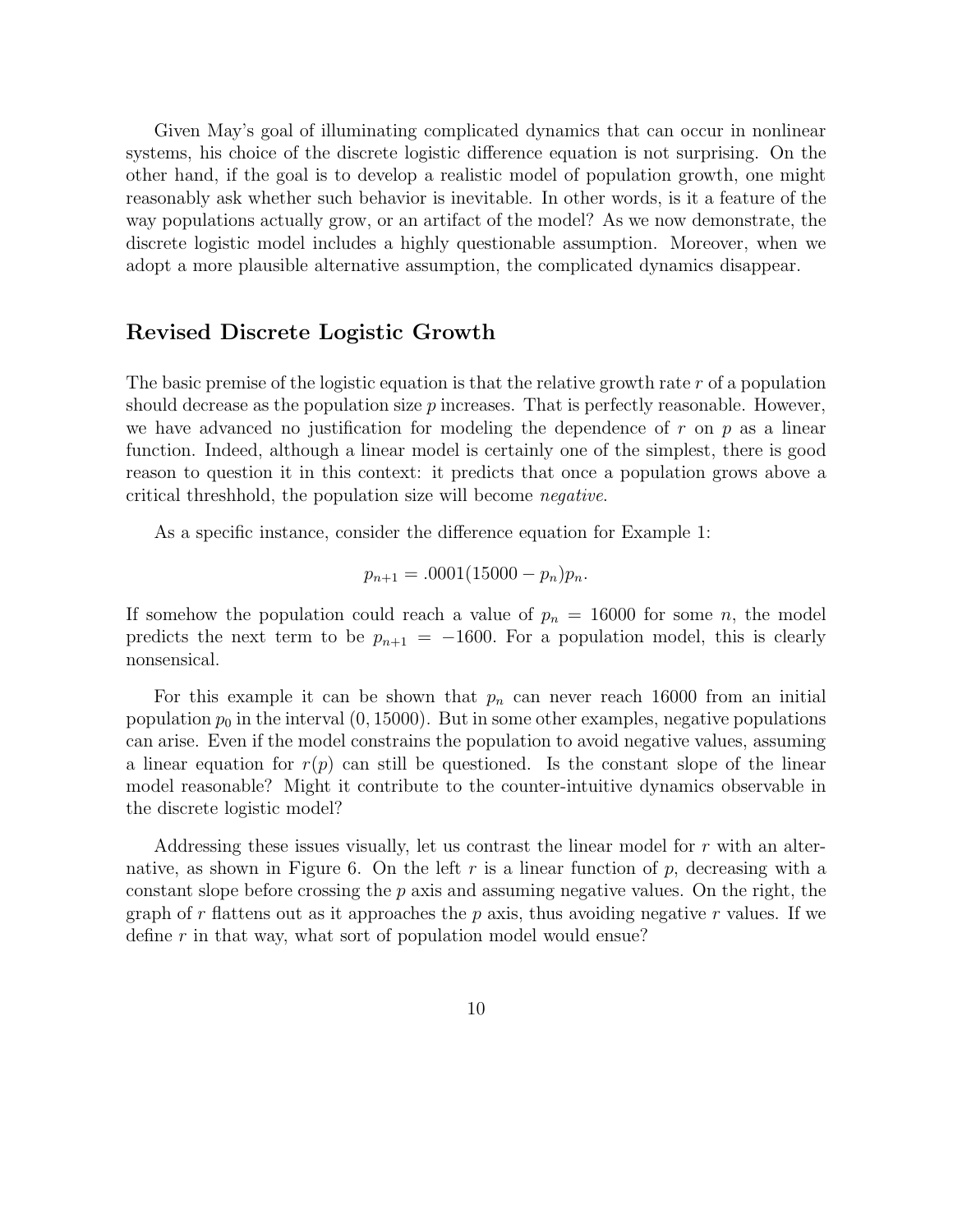

Figure 6: Two approaches to modeling *r* as a function of *p*.

Again opting for the greatest algebraic simplicity, we consider an equation of the form

$$
r(p) = \frac{1}{mp + b},\tag{5}
$$

with constant *m* and *b*. That is, instead of assuming the  $r(p)$  is a linear function, we assume it is the reciprocal of a linear function. To put it another way, in recursively generating the terms of our sequence, instead of multiplying each  $p_n$  by a linear factor, we will instead *divide* by one.

Taking *r* as in (5), we obtain the difference equation

$$
p_{n+1} = \frac{p_n}{mp_n + b}.\tag{6}
$$

We will call this the *revised logistic growth difference equation*; it defines what we will call revised discrete logistic growth.

We assume *m* and *b* are positive, so that  $r(p)$  will be defined and positive for all  $p \geq 0$ . Notice that the *r* intercept,  $1/b$ , is an upper bound for *r* valid for all  $p \ge 0$ . If  $1/b \le 1$ , the population model will be a strictly decreasing sequence. So, if we wish the population size to experience initial growth before eventually leveling off, we should require  $b < 1$ . Note also that  $r = 1$  when  $p = \frac{1-b}{m}$ . This corresponds to an equilibrium population size, and will be positive when *b <* <sup>1</sup>*.*

Assuming that *r* depends on *p* according to (5), we now revisit the earlier examples, carrying out essentially the same analysis as before.

**Revised Example 1.** We begin with the same defining assumptions that we used the first time, namely, that  $r(1000) = 1.4$  and  $r(5000) = 1$ . However, now we must find an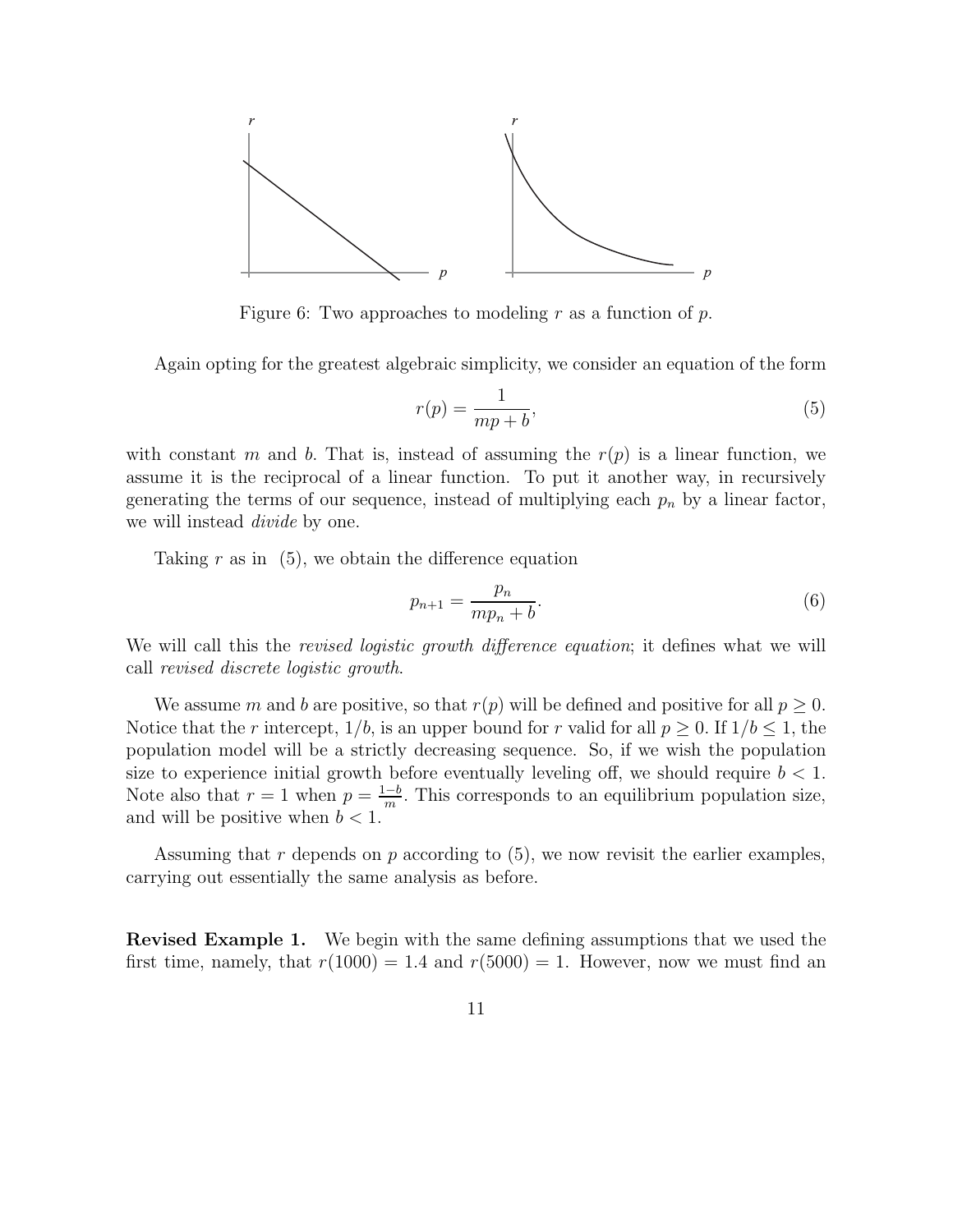equation of the form of (5). The nature of this equation suggests that we first find a linear equation for  $1/r$ . That is, we find  $f(p) = 1/r(p) = mp + b$  subject to  $f(1000) = 1/1.4$ and  $f(5000) = 1$ . The result is

$$
f(p) = \frac{1}{14000} p + \frac{9}{14}.
$$

This leads to  $r(p) = \frac{1}{f(p)} = \frac{14000}{p+9000}$ , and hence our population model has difference equation

$$
p_{n+1} = \frac{14000p_n}{p_n + 9000}.
$$

This is equivalent in form to (6), and hence the sequence it generates is an instance of revised discrete logistic growth.

As in the discussion of Example 1, we take an initial value  $p_0 = 200$  and apply the difference equation to calculate quite a few terms  $p_n$ . The graph of the results is almost identical to what we found in Example 1. This is shown in Figure 7.



Figure 7: Graph for Revised Example 1. The black dots make up the graph of the revised model, connected with straight lines for visual emphasis. The graph for the original Example 1 is shown with gray dots.

**Revised Examples 2 - 4.** In a similar way, we can revise examples two through four. In each case, we retain the specified points  $(p, r)$  originally used to define r as a linear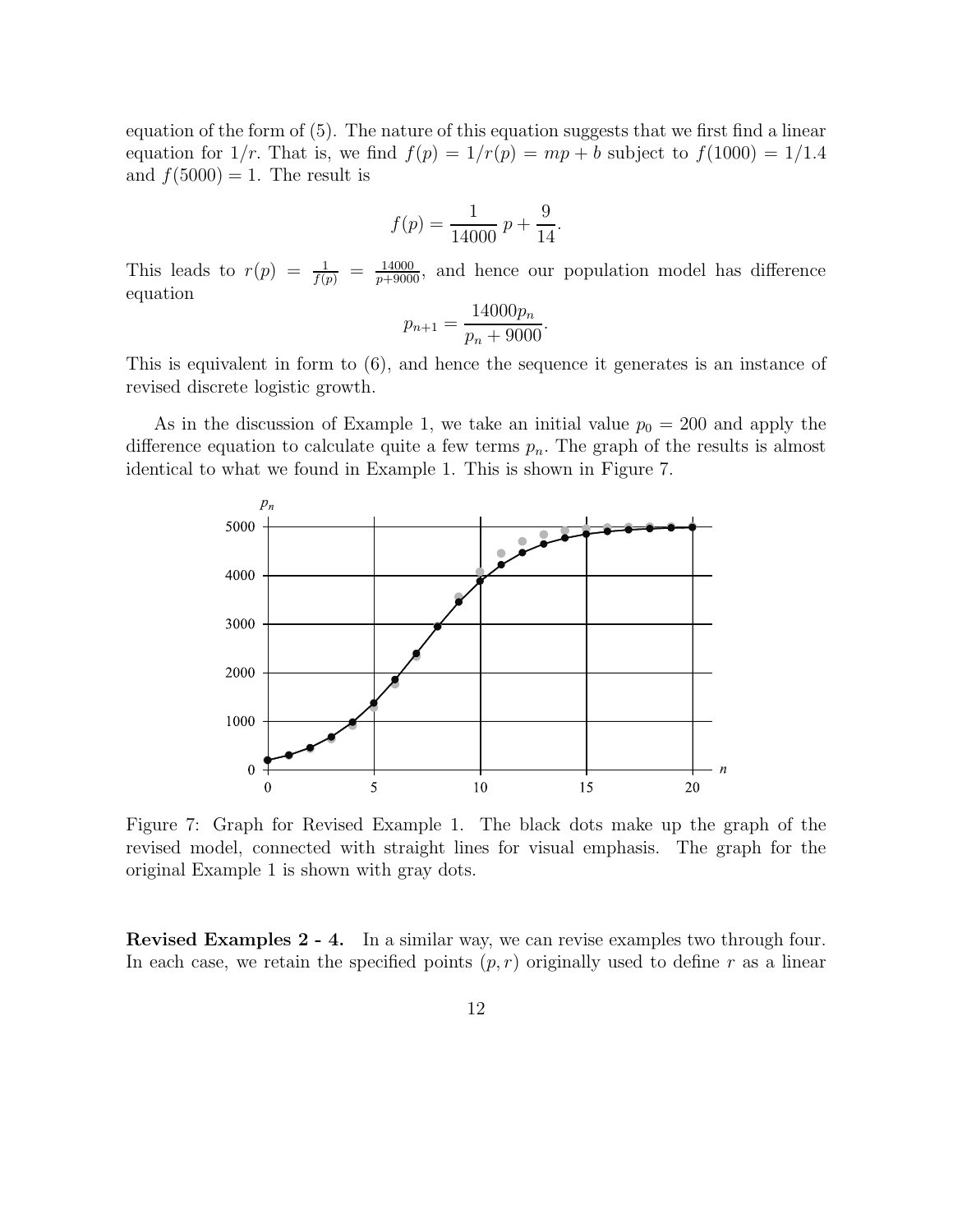function of  $p$ , but now we use them to define  $r$  as a function of  $p$  according to (5). The coefficients *m* and *b* for each example, rounded to six significant figures, are shown in the table below.

| Example | m          |         |
|---------|------------|---------|
|         | .000125926 | .244444 |
| 3       | .000135484 | .187097 |
|         | .000141176 | .152941 |
|         |            |         |

For each example, we now produce a sequence using the difference equation  $p_{n+1} =$  $p_n/(mp_n + b)$ . The results are shown grapically in Figure 8.



Figure 8: Graphs for Revised Examples 2 - 4.

The graphs for these three revised models are very similar, differing mainly in how rapidly they approach the equilibrium value of 6000*.* As these examples suggest, and as we shall see next, the complicated dynamics observed in the discrete logistic model do not arise in the revised discrete logistic model.

#### **Solving the revised Difference Equation**

In light of the complicated dynamics we saw in Examples 2 - 4, it is not surprising that the discrete logistic growth difference equation has no general closed form solution. The revised equation appears to be algebraically more complicated, at least at first inspection. Seemingly, we should not expect there to be a general solution for the revised equation either. But this intuition is incorrect.

From the dynamicist's perspective, both difference equations are instances of function iteration. A solution is generated by starting with an initial value,  $p_0$ , and then repeatedly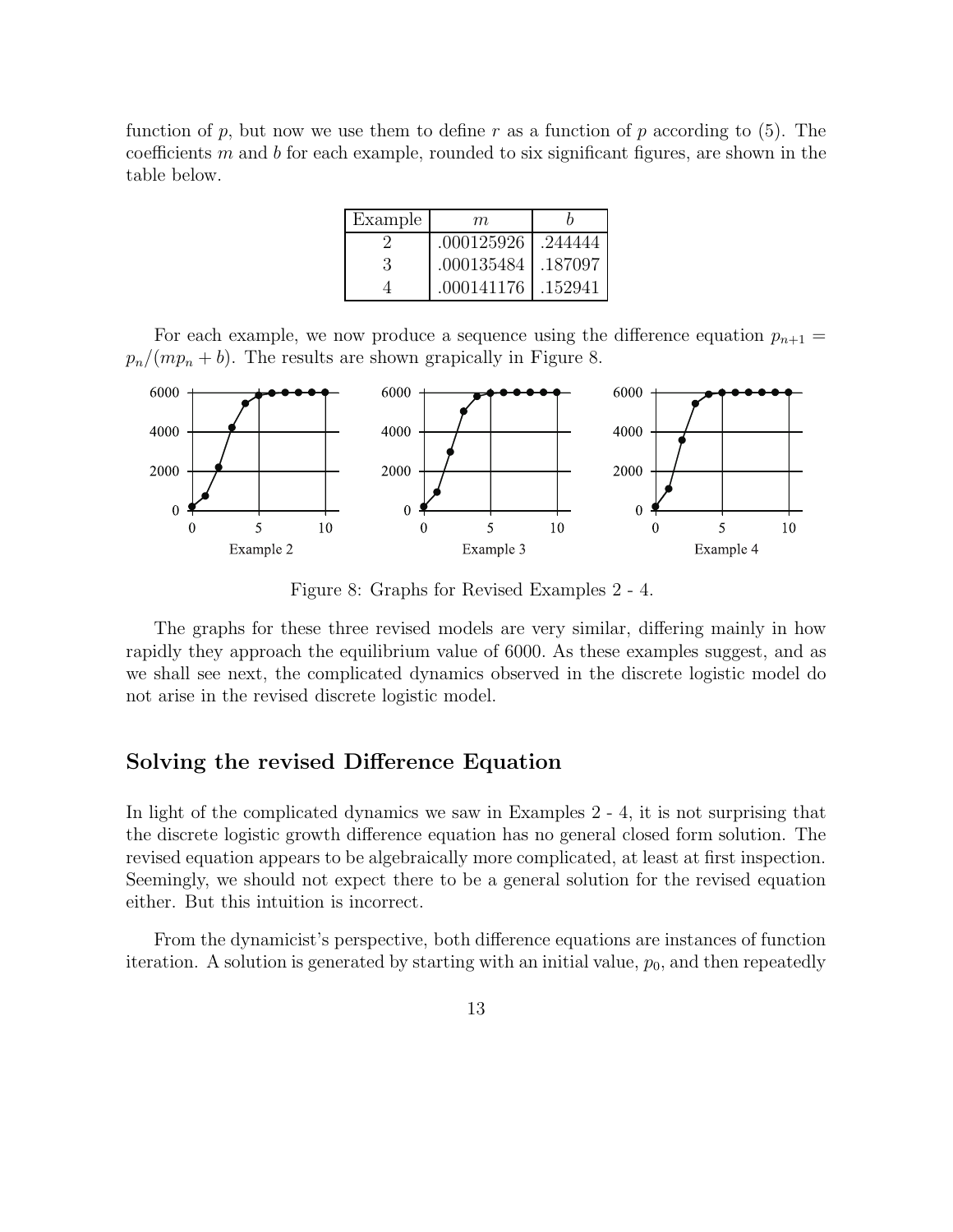applying a function *f*. The terms of the sequence are  $p_0$ ,  $f(p_0)$ ,  $f(f(p_0))$ , and so on. The general term is  $p_n = f^{(n)}(p_0)$ , where  $f^{(n)}$  denotes the *n*th iterate of *f*. For the discrete<br>logistic growth difference equation (1)  $f(n) = k(L - n)n$  is a quadratic polynomial logistic growth difference equation (1),  $f(p) = k(L - p)p$  is a quadratic polynomial, whereas for the revised equation  $f(p) = p/(mp+b)$  it is a fractional linear function. And as the dynamicists know, iterating a quadratic leads to much greater complexity than iterating a fractional linear function. Indeed, it is easy to see that the *n*th iterate of a quadratic will be a polynomial of degree 2*n*, while the *n*th iterate of a fractional linear function will be another fractional linear function.

Even without the benefit of a dynamicist's perspective, however, the revised equation is solvable by elementary methods. Perhaps the simplest solution follows from a change of variables. We are again motivated to consider reciprocals, this time by inverting both sides of

$$
p_{n+1} = \frac{p_n}{mp_n + b}.
$$

That produces

$$
\frac{1}{p_{n+1}} = \frac{mp_n + b}{p_n} = m + b \cdot \frac{1}{p_n} .
$$

Thus, if we define  $q_n = 1/p_n$ , we obtain the linear difference equation

$$
q_{n+1}=bq_n+m,
$$

with *b* and *m* constants. The solution,

$$
q_n = \left(q_0 - \frac{m}{1-b}\right)b^n + \frac{m}{1-b}
$$

is readily discovered inductively, and leads to an explicit equation for  $p_n$ . This method is one instance of a general procedure for solving Ricatti difference equations [17, §6.3].

For an audience of students at the level of college algebra, this approach has a couple of drawbacks. First, it depends on a clever initial step that may be difficult to motivate. On the other hand, the way we inverted *r* values to find coefficients *m* and *b* may at least provide a foundation for a similar approach here.

Second, solving the transformed difference equation is somewhat involved, unless solutions to such equations have already been covered. Accordingly, using the transformation can lead to a nontrivial problem-within-a-problem digression, making the entire argument more difficult to understand.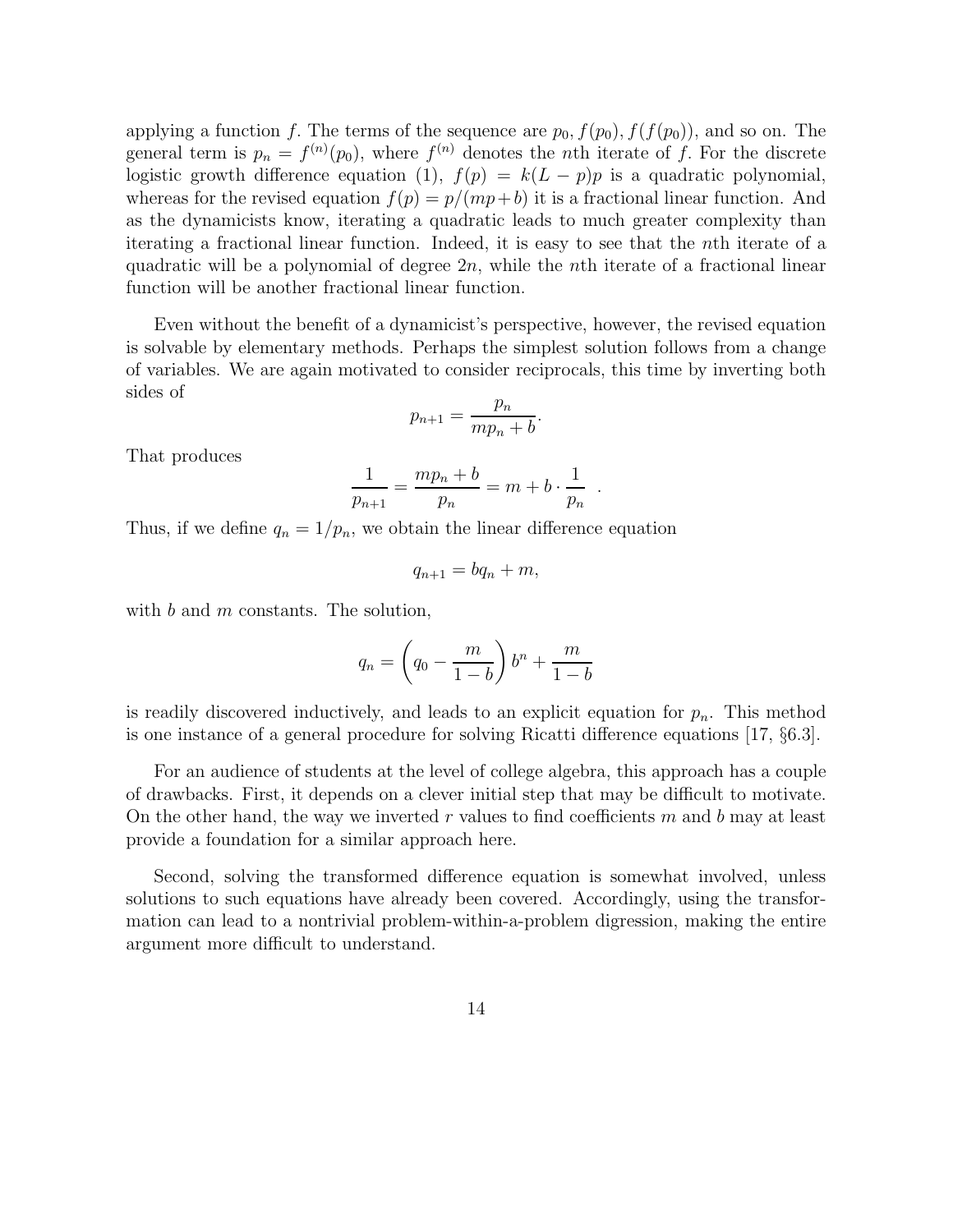A more straightforward alternative is to apply an inductive approach directly to the original difference equation. With

$$
f(p) = \frac{p}{mp + b},
$$

we can find the second iterate

$$
f(f(p)) = \frac{\frac{p}{mp+b}}{\frac{mp}{mp+b} + b},
$$

and simplify to

$$
\frac{p}{mp + b(mp + b)} = \frac{p}{m(1 + b)p + b^2}
$$

 $\frac{p}{mp + b(mp + b)} = \frac{p}{m(1 + b)p + b^2}.$ <br>Successive iterates can be similarly computed, and before long a pattern emerges, though the algebra is a little tedious.

For many students in the audience I have in mind, it may be that this derivation is too complicated to follow in detail. But it should be feasible to get across the main ideas – that repeated use of the difference equation leads to a pattern, and algebraic simplification ultimately produces a compact equation for *<sup>p</sup>n* as a function of *n.* For example, the instructor might derive in detail the equation above for the second iterate, and then simply state that similar methods lead to the results

$$
f(f(f(p))) = \frac{p}{m(1+b+b^2)p+b^3}
$$
  

$$
f(f(f(f(p)))) = \frac{p}{m(1+b+b^2+b^3)p+b^4}
$$

and so on. Then students should be able to see what the pattern is, and understand how it can lead to a solution  $p_n$ , particularly if they have studied geometric sums.

Happily, for readers of this article, there is a slick alternate solution using matrix algebra. This is obviously not accessible for most precalculus students, but with my strong affinity for matrix methods, I cannot resist sharing the details here.

To begin, let us apply *f* to a fraction:

$$
f\left(\frac{u}{v}\right) = \frac{\frac{u}{v}}{\frac{mu}{v} + b} = \frac{u}{mu + bv}.
$$

Thus we see that *f* imposes the transformation

$$
\frac{u}{v} \to \frac{u}{mu + bv}.
$$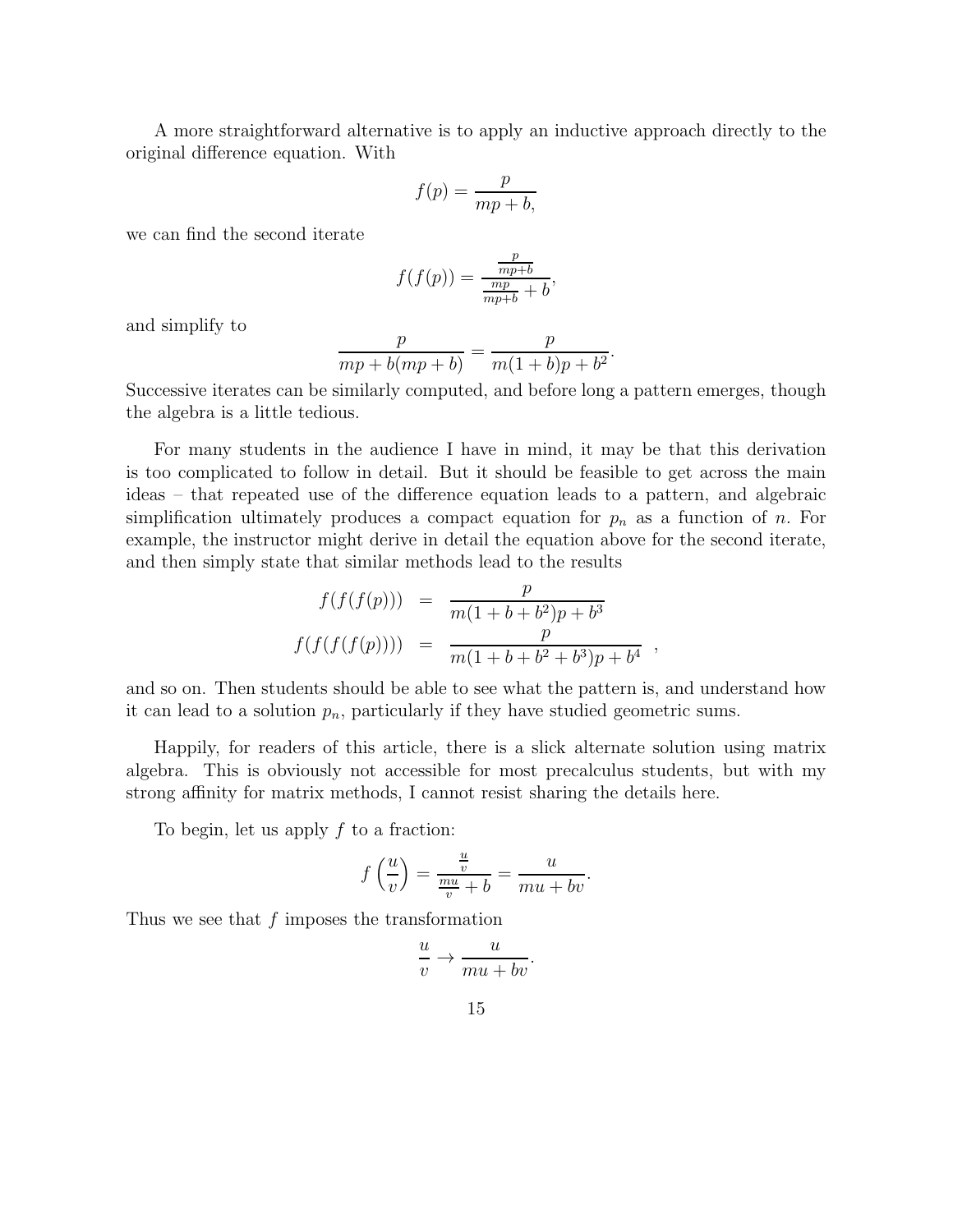Notice how closely that resembles a vector operation

$$
\left[\begin{array}{c}u\\v\end{array}\right]\rightarrow\left[\begin{array}{c}u\\mu+bv\end{array}\right]=\left[\begin{array}{cc}1&0\\m&b\end{array}\right]\left[\begin{array}{c}u\\v\end{array}\right].
$$

Applying this repeatedly, if we define

$$
\left[\begin{array}{c} u_n \\ v_n \end{array}\right] = \left[\begin{array}{cc} 1 & 0 \\ m & b \end{array}\right]^n \left[\begin{array}{c} u \\ v \end{array}\right],
$$

then

$$
f^{(n)}\left(\frac{u}{v}\right) = \frac{u_n}{v_n}
$$

Thus, we can analyze the iterates of  $f$  using the powers of the matrix

$$
M = \left[ \begin{array}{cc} 1 & 0 \\ m & b \end{array} \right].
$$

Looking at the first few powers of *M* we find

$$
M^{2} = \begin{bmatrix} 1 & 0 \\ m & b \end{bmatrix} \begin{bmatrix} 1 & 0 \\ m & b \end{bmatrix} = \begin{bmatrix} 1 & 0 \\ m(1+b) & b^{2} \end{bmatrix}
$$
  
\n
$$
M^{3} = \begin{bmatrix} 1 & 0 \\ m & b \end{bmatrix} \begin{bmatrix} 1 & 0 \\ m(1+b) & b^{2} \end{bmatrix} = \begin{bmatrix} 1 & 0 \\ m(1+b+b^{2}) & b^{3} \end{bmatrix}
$$
  
\n
$$
M^{4} = \begin{bmatrix} 1 & 0 \\ m & b \end{bmatrix} \begin{bmatrix} 1 & 0 \\ m(1+b+b^{2}) & b^{3} \end{bmatrix} = \begin{bmatrix} 1 & 0 \\ m(1+b+b^{2}+b^{3}) & b^{4} \end{bmatrix}.
$$

As these examples suggest, and as induction easily confirms,

$$
M^n = \left[ \begin{array}{cc} 1 & 0 \\ m \frac{1-b^n}{1-b} & b^n \end{array} \right].
$$

Now we can compute  $f^{(n)}(p_0)$ . First, represent  $p_0$  as a fraction  $p_0/1$ . Then, with

$$
\left[\begin{array}{c} u \\ v \end{array}\right] = \left[\begin{array}{c} p_0 \\ 1 \end{array}\right]
$$

and

$$
\left[\begin{array}{c} u_n \\ v_n \end{array}\right] = \left[\begin{array}{cc} 1 & 0 \\ m & b \end{array}\right]^n \left[\begin{array}{c} p_0 \\ 1 \end{array}\right],
$$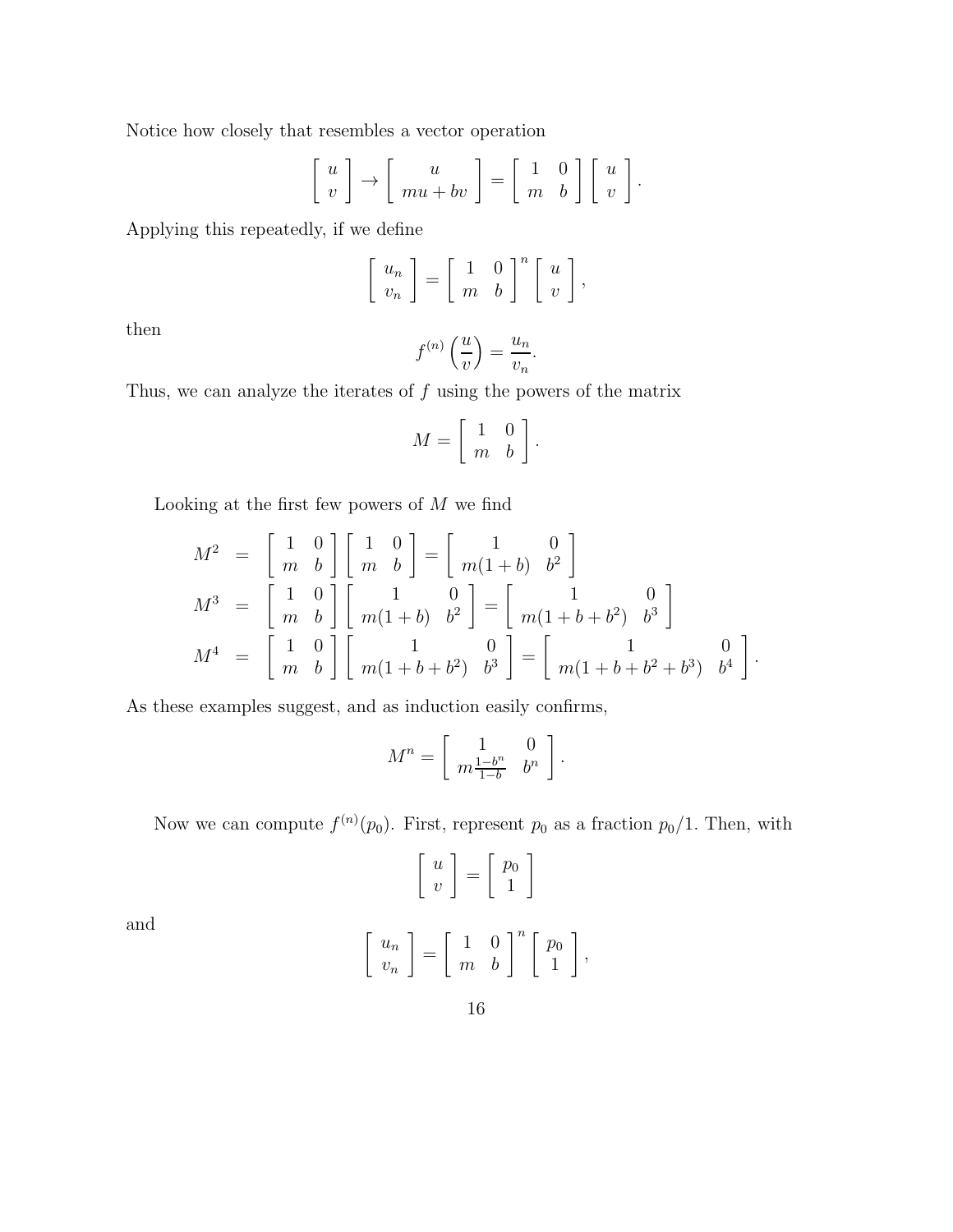we know  $f^{(n)}(p_0) = u_n/v_n$ . We proceed to compute

$$
\begin{bmatrix} u_n \\ v_n \end{bmatrix} = \begin{bmatrix} 1 & 0 \\ m \frac{1-b^n}{1-b} & b^n \end{bmatrix} \begin{bmatrix} p_0 \\ 1 \end{bmatrix} = \begin{bmatrix} p_0 \\ m p_0 \frac{1-b^n}{1-b} + b^n \end{bmatrix}.
$$

This shows that

$$
p_n = f^{(n)}(p_0) = \frac{p_0}{mp_0 \frac{1-b^n}{1-b} + b^n}.
$$

Further algebraic manipulation leads to

$$
p_n = \frac{\frac{1-b}{m}}{1 + \left(\frac{1-b}{mp_0} - 1\right)b^n}.\tag{7}
$$

Admittedly, this looks a bit complicated, but observe that it is in the form of the logistic function (2). It becomes simpler if we introduce the parameter  $A = (1 - b)/m$ . Then we have

$$
p_n = \frac{A}{1 + \left(\frac{A}{p_0} - 1\right)b^n}
$$

Here, we recognize that *A* is the limiting value as  $n \to \infty$ . This value can also be derived as the equilibrium population, where  $r(p)=1$ . The remaining logistic function parameter,  $B = A/p_0 - 1$ , also has a natural interpretation. Write it as  $B = (A - p_0)/p_0$ , and consider *A* as the sustainable population size. Then the numerator tells us the initial capacity for population growth, and *B* expresses this as a percentage. Thus, if  $B = .50$ , the initial population can increase by 50%; if  $B = 4$ , the initial population can increase by 400\%, that is, to  $5p_0$ .

The solution (7) shows that  $p_n = P(n)$  where  $P(t)$  is the continuous logistic growth function (2), with  $A = (1-b)/m$ , and  $B = A/p_0 - 1$ . Thus, if we graph the points  $(n, p_n)$ , they fall on a continuous logistic growth curve. This shows, in a sense, that the revised equation is the right discrete analog of the logistic growth differential equation.

In fact, this points to an alternative derivation of the revised difference equation. Define a sequence  $p_n$  by sampling a continuous logistic growth function  $P(t)$  at regularly spaced values of *t*, and determine how each term depends on its predecessor. Historically, this is probably how (6) was first derived, accounting for fact that itis sometimes called the Verhulst difference equation. More will be said on the history later.

Returning to our analysis of the difference equation (6), the solution (7) leads to an understanding of the behavior of the sequence. If  $p_0 < A$ , so that the initial term is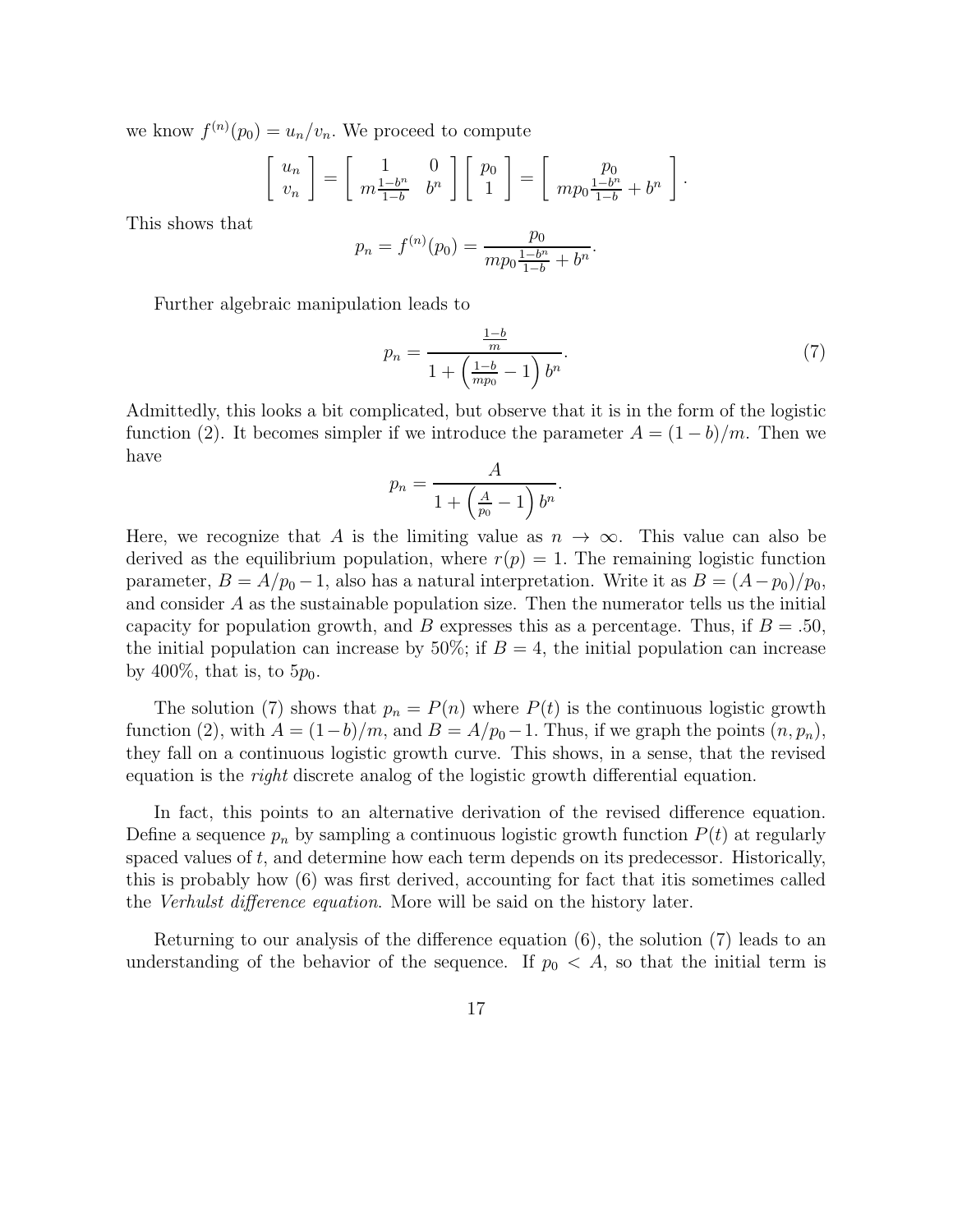less than the equilibrium value, then  $B > 0$  and  $p_n$  increases monotonically toward the equilibrium. Otherwise, with  $p_0$  above the equilibrium value,  $B < 0$  and  $p_n$  decreases monotonically toward the equilibrium. These results demonstrate that complicated dynamics can never arise in a model governed by the revised logistic difference equation: the graph of the sequence must lie on a continuous logistic growth curve. Thus our goal in modifying (1) has been achieved.

Interestingly, it turns out that in some cases a model based on (1) may be more faithful to actual populations than the revised model. As one example, Utida [20] studied insect populations where each generation matures, reproduces, and dies in a common 25 day period. He found that the oscillatory behavior characteristic of the discrete logistic model is observable in nature. Thus, for this population, the revised difference equation is disqualified by the very aspect that we set out to obtain, its avoidance of complicated dynamics. And this leads naturally to the discussion of another important aspect of model development: validating the predictions of a model by observing an actual system. The existence of work like Utida's further enriches the topic of discrete logistic growth as an illustration of mathematical modeling.

#### **Additional Remarks**

There remain several aspects of this topic that are worthy of consideration, though we can only mention them briefly here.

**Möbius Transformations.** First, the appearance of the matrix *M* above is associated with the more general concept of a Möbius transformation. This is any function

$$
f(t) = \frac{At + B}{Ct + D}
$$

defined either for a real or complex variable *t*. Corresponding to *f* we have the matrix

$$
M_f = \left[ \begin{array}{cc} A & B \\ C & D \end{array} \right]
$$

If *f* and *g* are both Möbius transformations, then so is their composition  $f \circ g$  and  $M_{f \circ g} =$  $M_f M_g$ . In particular  $M_{f^{(n)}} = (M_f)^n$ , as we found in the special case we considered earlier.

The subject of Möbius transformations is broad and deep, connecting in important ways with complex analysis, geometry, dynamical systems, and other topics.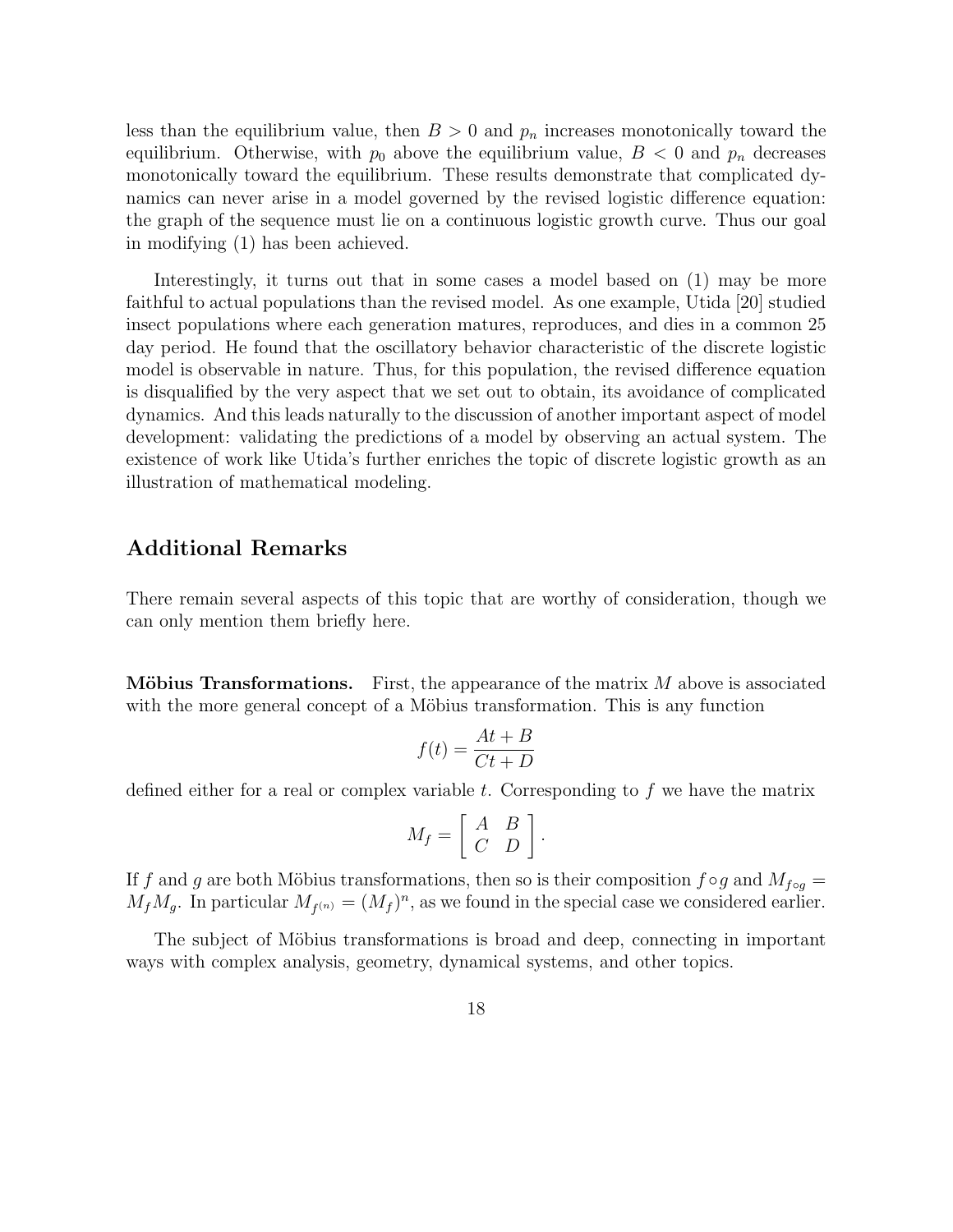**Matrix Powers.** For our specific application, the simple form of the matrix *M* allowed us to discover an equation for *M<sup>n</sup>.* This problem can also be approached by diagonalizing the matrix *M*. Because our *M* is triangular, we can read off the eigenvalues 1 and *b,* and diagonalization proceeds quite easily. Something similar happens with the difference equation  $p_{n+1} = f(p_n)$  with  $f(p) = bp + m$ . That is also a Möbius transformation, this time with matrix

$$
M = \left[ \begin{array}{cc} b & m \\ 0 & 1 \end{array} \right],
$$

which is again triangular. Using this fact, it is a pleasant exercise to derive the solution to the general first order linear difference equation  $p_{n+1} = bp_n + m$ . Comparing the two derivations shows that dynamically, there is essentially no difference between the revised difference equation and the apparently simpler  $p_{n+1} = bp_n + m$ .

**Harvesting and Cobweb Diagrams.** One variant on the logistic growth model involves inclusion of a term representing harvesting. For example, if  $p_{n+1} = f(p_n)$  models a population in a state of nature, then  $p_{n+1} = f(p_n) - h$  can be used to model the effect of harvesting or consuming *h* members of the population per iterative cycle. This is discussed in conjunction with (1) in [12], among other sources. Applying similar methods to the revised model leads to similar, but somewhat simpler, results.

These models are effectively studied using cobweb diagrams, a nice way to visualize function iteration. The cobweb diagram for the sequence  $x_n = f^{(n)}(x_0)$  is a rectangular<br>path defined by the points  $(x_0, x_1)$   $(x_1, x_1)$   $(x_2, x_2)$   $(x_3, x_3)$  ... These alternate between path defined by the points  $(x_0, x_1), (x_1, x_1), (x_1, x_2), (x_2, x_2), \cdots$ . These alternate between points on the graph *G* of *f* and points on the line *L* for which  $y = x$ . The diagram is generated by alternately moving vertically from *L* to *G* and horizontally from *G* to *L*. An example for a quadratic function *f* is shown in <sup>F</sup>igure 9. Cobweb diagrams can be used to show why chaos arises in the discrete logistic model, but not in the revised discrete logistic model. They also offer a simple way to analyze the effect of harvesting in both the original and revised discrete logistic models.

**A little history.** Among teachers and curriculum developers for precalculus mathematics, discrete logistic growth and logistic difference equation are invariably associated with models defined by

$$
p_{n+1} = k(L - p_n)p_n
$$

or the equivalent. That is certainly the supposition in [4, 10, 14, 18]. However, that is not true in the more specialized literature on mathematical models in population biology,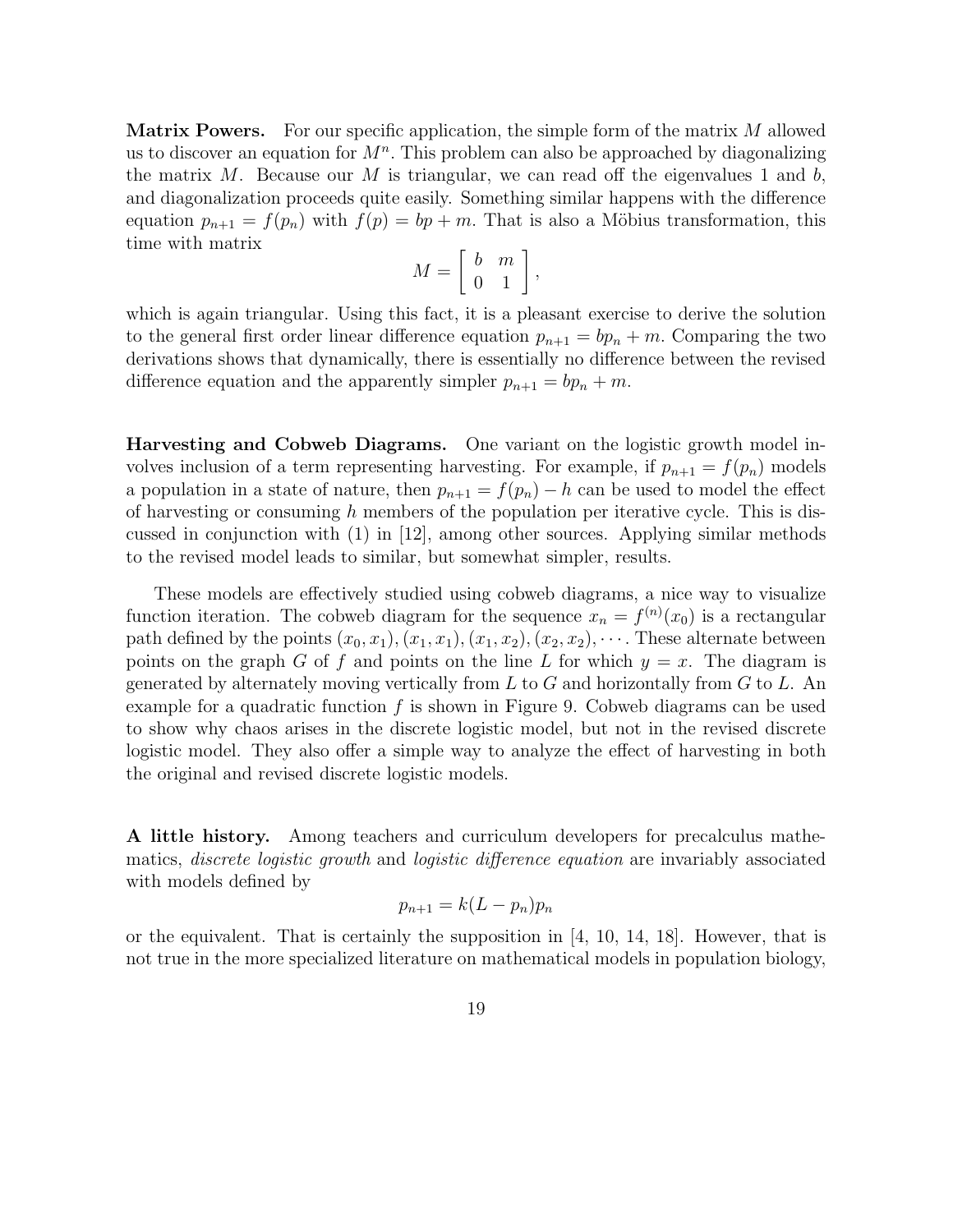

Figure 9: Cobweb diagram for an iteration sequence of a quadratic function *f*. The initial point is  $(x_0, x_0) = (0.1, 0.1)$ . Succeeding points are  $(x_0, f(x_0)) = (x_0, x_1)$ ,  $(x_1, x_1)$ ,  $(x_1, f(x_1)) = (x_1, x_2), (x_2, x_2),$  etc.

epidemiology, and related fields. There, logistic growth can refer to a variety of different models.

Verhulst is credited with formulating the differential equation

$$
p' = k(L - p)p
$$

in 1838, and coining the name logistic (see [21, 22]). Later investigators proposed variations on Verhulst's equation, sometimes continuing to refer to these as logistic models.

In this same literature, difference equations also appear. In particular,

$$
p_{n+1} = \frac{p_n}{mp_n + b},\tag{8}
$$

which I have called the revised logistic difference equation, is well known. It is also well known that the solutions of (8) lie on solution curves to Verhulst's differential equation, thus revealing a perfect analogy between the differential and difference equations.

In the literature, (8) has frequently been referred to as the Verhulst difference equation (see for example  $(2, 3, 6, 11)$ ), sometimes with an accompanying citation of  $(21)$  or  $(22)$ .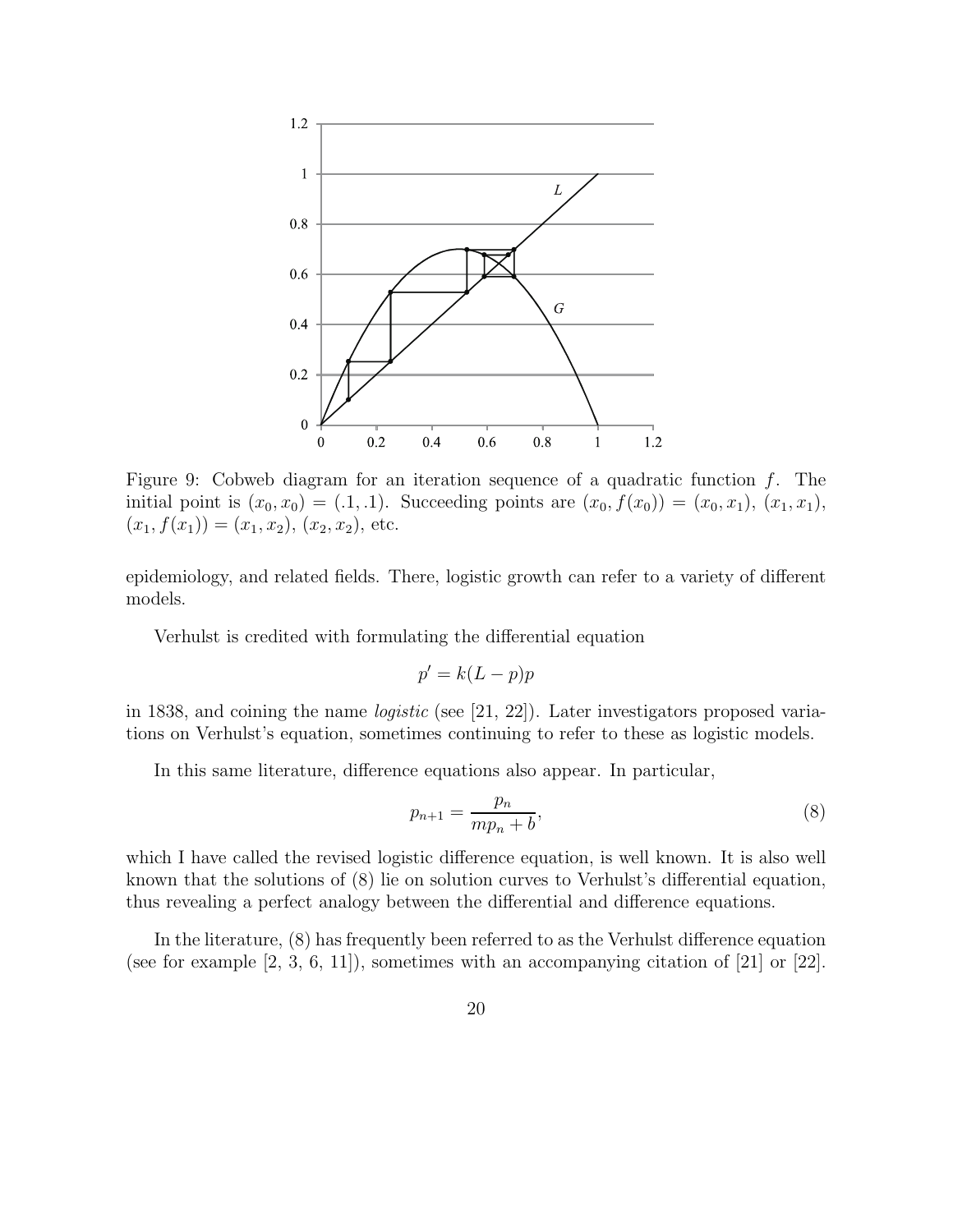However, I can find no indication in those works that Verhulst considered difference equations. It may be that the difference equation is considered to be a discrete analog of the Verhulst *differential* equation by virtue of their analogous *solutions*. Be that as it may, the association of Verhulst with (8) is well established. May [15] remarks, citing several sources, that (8) "is sometimes called the logistic difference equation" (his emphasis). So to these authors at least, discrete logistic growth is associated not with my first difference equation, but with the revised equation.

Equivalent versions of (8) are also referred to as the Beverton-Holt difference equation or the Pielou difference equation. But again I find no indication that these authors were interested in developing discrete population models based on a (constant coefficient) difference equation. In Beverton and Holt's [1], for example, (8) arises in connection with piecewise smooth population models, where each smooth arc is a solution to Verhulst's differential equation whose parameters vary from one arc to another. In particular, it is never used for more than one iteration with a given set of parameters. This combination of continuous and discrete effects is referred to in [2] as a metered model.

Beverton and Holt use their version of (8) to determine initial conditions for one arc from the initial conditions of the preceding arc. Thus, they derive the difference equation by relating  $f(t+1)$  to  $f(t)$  for a logistic function f. In this context, it is evident that the solution to the difference equation will lie on a logistic curve, and this appears to account for the fact that the difference equation and Verhulst's differential equation are known to have analogous solutions. In the papers cited by May, as mentioned above, the anology is generally established by the Beverton/Holt approach.

Based on my admittedly limited review, discrete models defined by (8) are too simple to be of much direct interest in the primary literature. On the other hand, I am not the first to compare such models with those based on  $(1)$ . May [15] describes my  $(1)$  as "probably the simplest nonlinear difference equation one could write down," and notes several authors who have discussed it as the analog of the logistic differential equation. But he also observes that this difference equation suffers from the "unbiological feature that the population can become negative." He mentions several other possible difference equations that avoid this limitation, among them (8). However, May's object is the opposite of mine. Where I wish to develop a model that avoids the complicated dynamics of (1), he proceeds to analyze these complicated dynamics in detail.

I am also not the first to derive the solution to (8) directly, as opposed to sampling points from a logistic curve. Indeed, there are significant similarities between the analysis in this article and the treatments in [4, 11]. If I have contributed anything new, it is the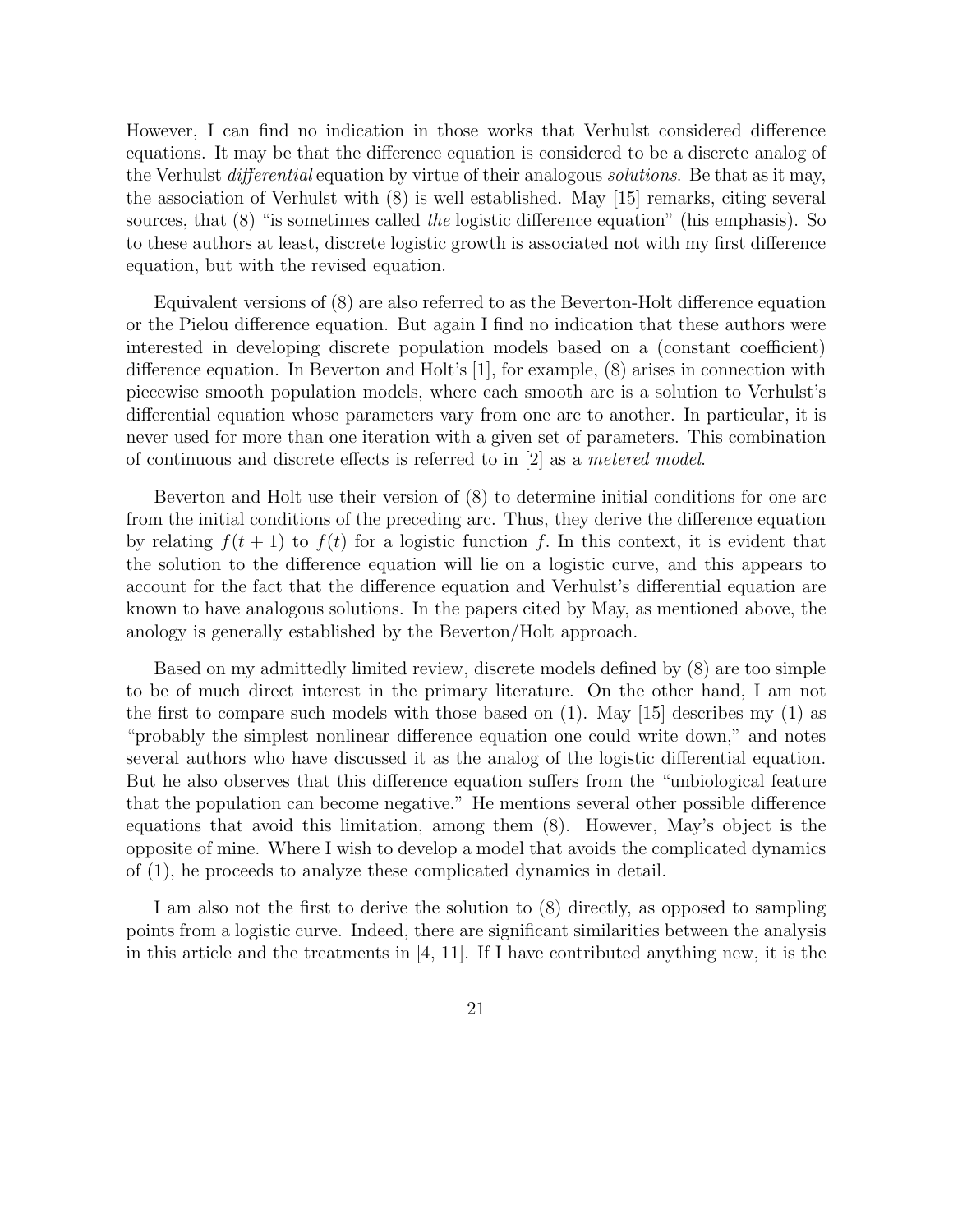idea of starting with discrete logistic growth, and by reconsidering the assumptions of the model, "discovering" continuous logistic functions. This makes sense pedagogically for a precalculus audience not familiar with logistic functions.

### **Conclusion**

I like difference equations because they can make aspects of modeling accessible to students who have not studied calculus. In particular, I hope students will get an idea of how models can be formulated, investigated and refined. Toward this end the progression of topics discussed in this paper has much to offer. There is an understandable and plausible succession of models, from unbounded geometric growth, to the discrete logistic equation, to the revised equation. We can explore the role of parameters in difference equations, investigating the behavior of solutions numerically, graphically, and analytically. And at the end, we have a dramatic opportunity to stress the importance of validation through direct observation of the system being modeled. Appropriating May's injunction, I would therefore urge that students be introduced to developments of this sort as part of their general educations. Such study would greatly enrich the student's understanding of how mathematics is applied through the creation and refinement of mathematical models.

Acknowledgments: I thank Robert Devaney for pointing out the connection between Möbius transformations and the revised logistic difference equation. I also thank Fred Brauer for generously helping me learn a little about population models and their history.

## **References**

- [1] R. J. H. Beverton, Sidney J. Holt, On the Dynamics of Exploited Fish Populations. H. M. Stationery Office, London, 1957.
- [2] Fred Brauer, Carlos Castillo-Chavez, Mathematical Models in Population Biology and Epidemiology. Springer, New York, 2012.
- [3] Leonid Berezansky, Elena Braverman, On impulsive Beverton-Holt difference equations and their applications Journal of Difference Equations and Applications **10** no. 9, 10 (2004) 851-868, http://dx.doi.org/10.1080/10236190410001726421.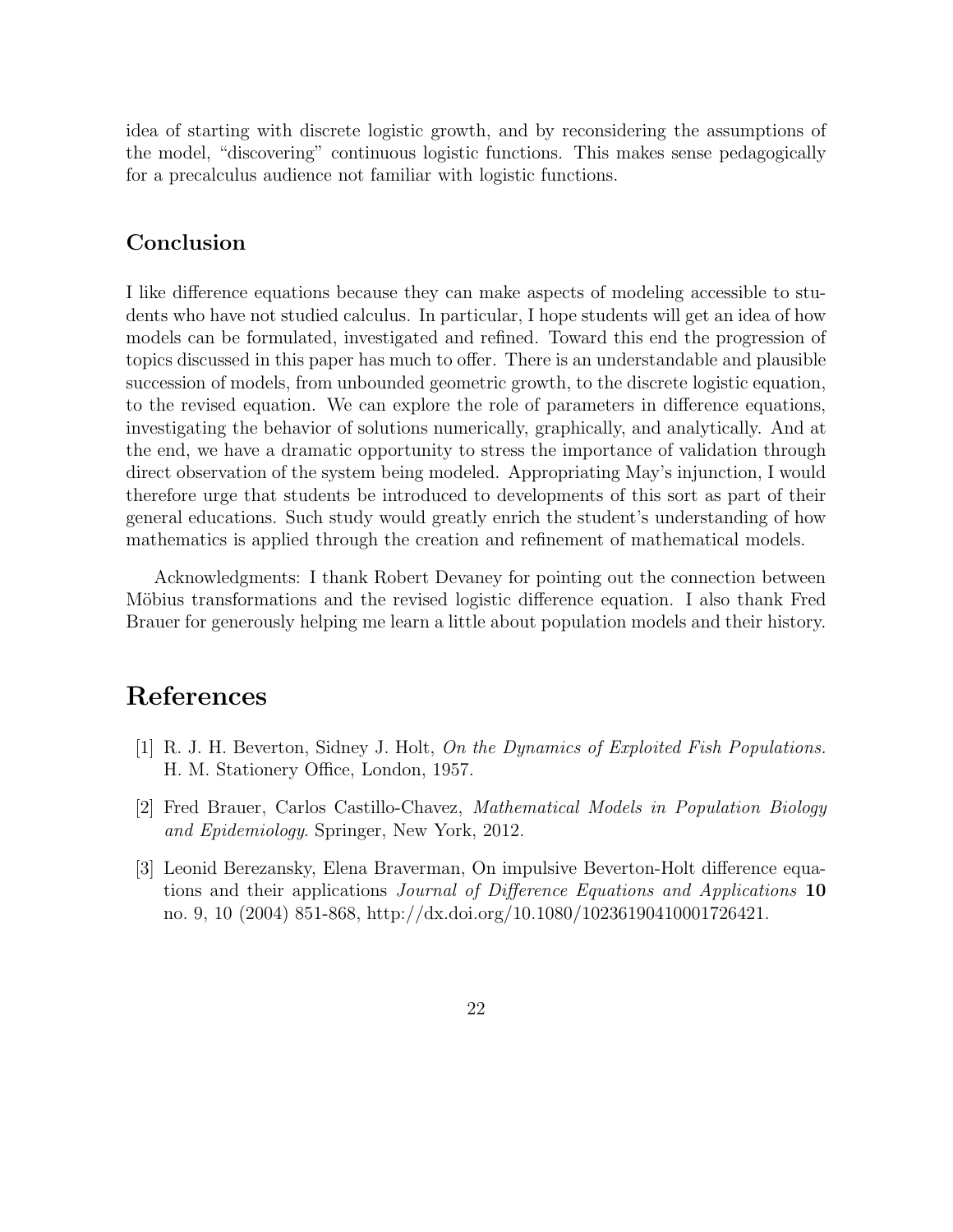- [4] James L. Cornette and Ralph A. Ackerman, Calculus for the Life Sciences: A Modeling Approach (e-book), Mathematical Association of America, Wachington, DC, 2015.
- [5] Bruce Crauder, Benny Evans, Alan Noell, Functions and Change: A Modeling Approach to College Algebra, 5th edition. Cengage Learning, Belmont, CA, 2013.
- [6] M. De la Sen, The generalized Beverton-Holt equation and the control of populations, Applied Mathematical Modelling **32** (2008) 2312–2328, http://dx.doi.org/10.1016/j.apm.2007.09.007.
- [7] Franklin Demana, Bert K. Waits, Gregory D. Foley, Daniel Kennedy, Precalculus: Functions and Graphs, 4th edition. Addison Wesley, Reading, MA, 2001.
- [8] James Gleick, Chaos: Making a New Science. Viking, New York, 1987.
- [9] Sheldon P. Gordon, Florence S. Gordon, Alan C. Tucker, Martha J. Siegel, Functioning in the Real World: A Precalculus Experience, 2nd edition.Addison Wesley, Boston, 2004.
- [10] Sheldon P. Gordon, Comparing the discrete and continuous logistic models, Primus **18** no. 5 (2008) 449–455.
- [11] Frank C. Hoppensteadt, Mathematical Methods of Population Biology. Cambridge University Press, Cambridge, Cambridgeshire, 1982.
- [12] Dan Kalman, Elementary Mathematical Models: Order Aplenty and a Glimpse of Chaos. Mathematical Association of America, Washington, DC, 1997.
- [13] Ron Larson, David C Falvo, College Algebra, 9th edition. Cengage, Boston, 2014.
- [14] Joseph M. Mahaffy, Logistic Growth and Nonlinear Dynamical Systems (webpage), http://wwwrohan.sdsu.edu/˜jmahaffy/courses/s00/math121/lectures/logistic growth/logistic.html, accessed 7/6/2016.
- [15] Robert M. May, Biological populations obeying difference equations: stable points, stable cycles, and chaos, J. theor. Biol. **51** (1975) 511–524, http://www.sciencedirect.com/science/article/pii/0022519375900788.